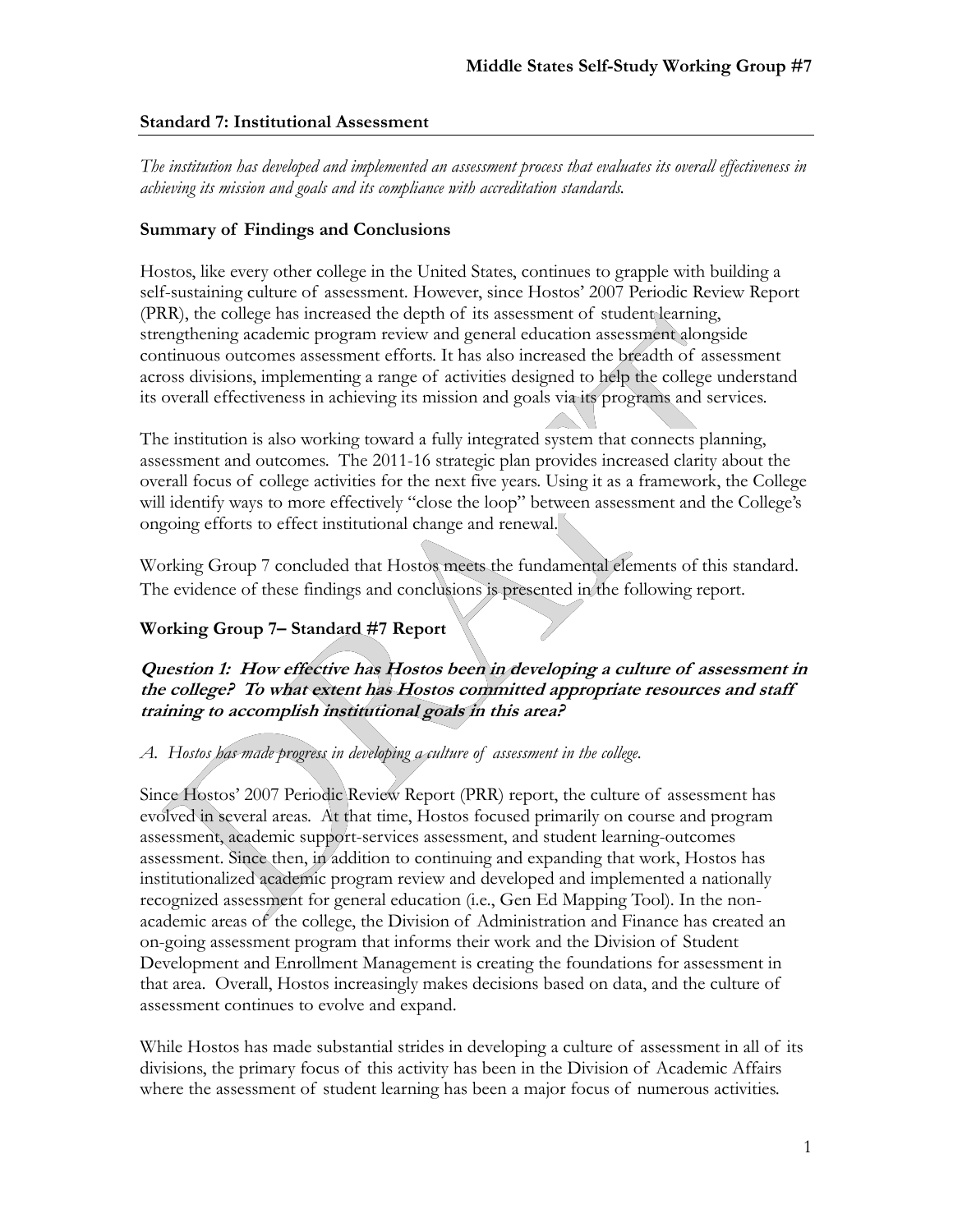Table 7.1 below shows some of the assessment activities that have been taking place at Hostos, including the impact that the assessments have had on teaching and learning, as well as decision-making in other areas of the college.

| <b>Assessment Issue</b>                 | <b>Assessment</b><br><b>Methods</b>                                                 | <b>Data Collected</b>                                                                                   | <b>Data Use and Impact</b>                                                                                                 |
|-----------------------------------------|-------------------------------------------------------------------------------------|---------------------------------------------------------------------------------------------------------|----------------------------------------------------------------------------------------------------------------------------|
| <b>Student Learning</b>                 | Course and Program<br>Outcomes<br>Assessment                                        | Since 2003, 95 courses<br>and all programs have<br>undergone some level<br>of assessment                | Changes made to<br>individual courses. Multi-<br>section courses                                                           |
| Remedial/<br>Developmental<br>Education | Performance on<br><b>CUNY skills tests</b>                                          | Student performance<br>and relationship to other<br>issues, including<br>retention.                     | Focus on developmental/<br>remedial education in<br>new strategic plan;<br>increased focus on<br>student retention.        |
| Progress Towards<br>Graduation          | Annual and cohort<br>graduation rates                                               | Graduation rates by<br>program; time to<br>graduation; native vs.<br>transfer graduates, etc.           | Focus on strategies to<br>improve graduation rates<br>as part of new strategic<br>plan                                     |
| <b>Student Retention</b>                | Annual and term<br>retention rates                                                  | Term to term and<br>annual retention rates:<br>analyses of students<br>persisting vs. not<br>persisting | Focus on student<br>retention, especially in<br>the first year, in new<br>strategic plan                                   |
| <b>General Education</b>                | Gen Ed Mapping Tool;<br><b>VALUE</b> rubrics<br>adapted by Hostos; e-<br>portfolios | <b>Exposure to Gen Ed</b><br>competencies;<br>assessment of Gen Ed<br>competencies in<br>courses        | Summary reports on Gen<br>Ed competencies in their<br>courses are being<br>provided to faculty for<br>their review and use |
| <b>Facilities</b><br>Management         | Campus surveys of<br>opinions of facilities                                         | Opinions of faculty,<br>staff, and students on<br>campus facilities                                     | Used in planning facilities<br>priorities for the coming<br>academic year                                                  |
| Academic<br>Computing                   | Satisfaction surveys                                                                | Student satisfaction with<br>computing services and<br>activities                                       | Results are used to<br>adapt schedules, update<br>software, provide<br>relevant workshops, etc.                            |
| Late Student<br>Registration            | Analysis of key points<br>in registration process                                   | Numbers of students<br>registering at each of<br>the key points                                         | Encouraging students to<br>register early and<br>improve student flow<br>during registration                               |

|  |  |  |  | Table 7.1: Impact of Assessments on Teaching and Learning |
|--|--|--|--|-----------------------------------------------------------|
|  |  |  |  |                                                           |

While the information in the chart above is illustrative, it should be noted that as a result of the work being done in general education and outcomes assessment, numerous changes have been made to courses. Student Learning Outcomes (SLOs) have been specified in 95 courses**,** individual courses have been mapped to program learning outcomes, and assessment methodologies have been developed and incorporated into the overall process (D \*).

In addition, through the Office of Institutional Research (OIR), and with the help of assessment consultants, there has been on-going faculty and staff development in assessment including several PDIs on assessment topics and issues, as well as targeted workshops geared to the needs and requirements of individual academic departments. Further, OIR staff has conducted workshops for administrators and staff in the other divisions of the college (i.e., Administration and Finance; Student Development and Enrollment Management). These workshops focused on helping staff in those divisions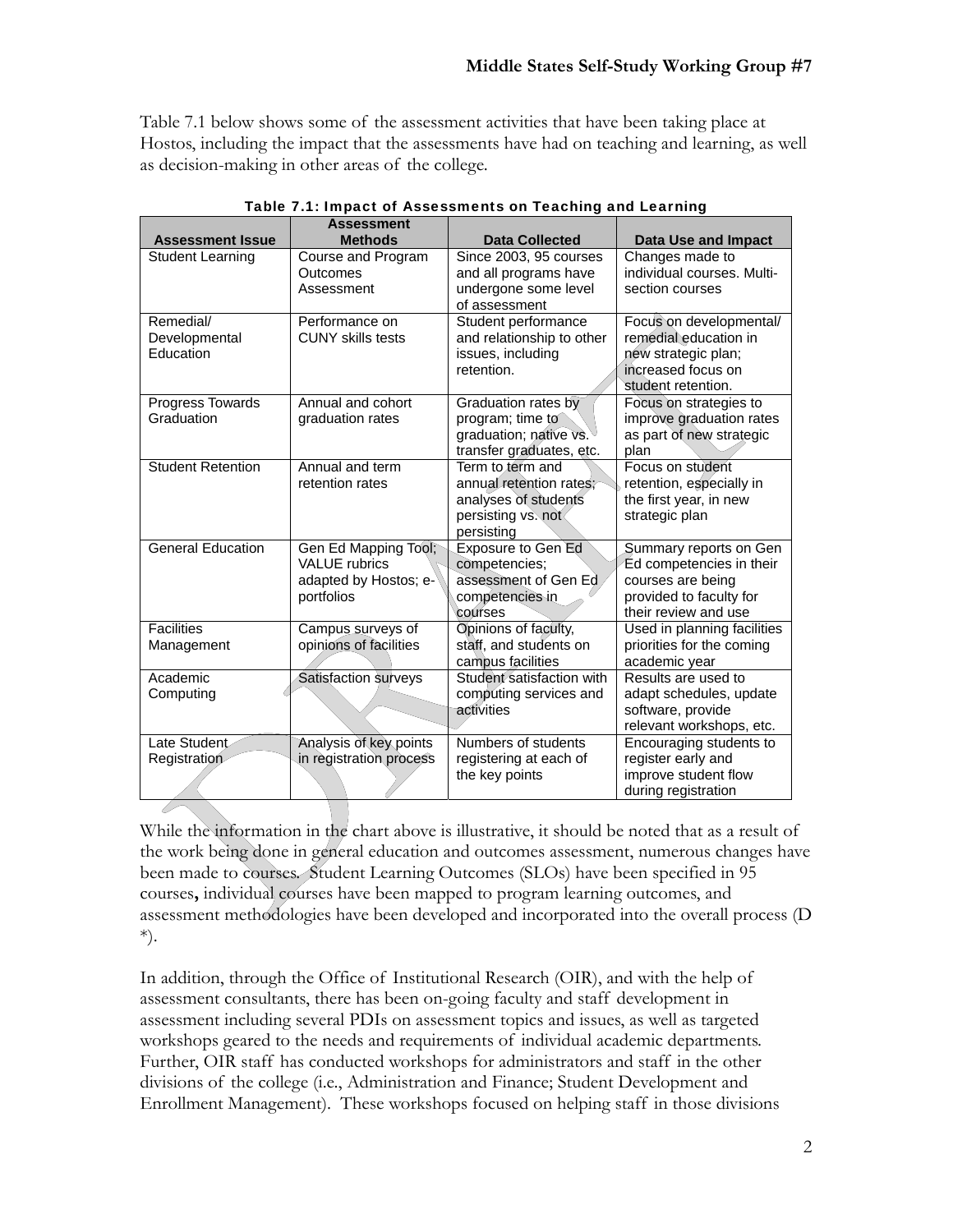develop relevant and meaningful goals and objectives for their offices, along with methods for assessing those objectives.

While Working Group 7 concluded that Hostos has made progress in developing a culture of assessment based on the actions taken in recent years, they also corroborated this conclusion by examining how Hostos' efforts stand up to the literature on what it takes to demonstrate an assessment culture in an academic setting. The analysis in Appendix 7.1 – which used Middaugh's criteria/standards and other comparative analysis to assess how Hostos is faring in the development of a culture of assessment – further substantiated that Hostos is moving in the right direction.

*B. Resources have been appropriately allocated to accomplish institutional assessment goals – but will need to grow.* 

The primary responsibility for overseeing the assessment efforts at Hostos falls to the Office of Institutional Research (OIR), which is staffed by a director and two professional staffmembers. OIR staff members are continuously available to assist all levels of the college in the development, implementation, and use of assessment data.

However, as the College's divisions have increased their professional development efforts in assessment over the past five years, OIR staff members have become more pressed in their commitments. The increasing importance and centrality of assessment in all areas of the college demonstrates the need for additional resources to support the broad assessment goals of the academic departments and administrative units, in addition to the assessment required by the PMP and Strategic Plan.

As the assessment of general education becomes more pervasive throughout the college, investments will be required in appropriate technology to ensure that students can develop and maintain their e-portfolios (an integral part of the general education assessment process). Additional staff development will also be required so that faculty can be trained in the use of e-portfolios, both within the context of their own courses, as well as in the wider arena of general education. This is discussed further in response to Standard 12, Questions 1 and 2 by Working Group 6.

### *C. The 2011-16 strategic plan provides a college-wide framework for assessment moving forward.*

As outlined in the new strategic plan, the college will focus on work in five goal areas and toward the achievement of 30 specified outcomes (D \*). This plan will become the overarching framework by which the College conducts institution-wide assessment. This academic year, the college Cabinet, working with the Office of Institutional Research, will work together to determine how to embed ongoing assessment processes into planning and operations across divisions. This will permit the College to better track progress toward the achievement of what is outlined in the plan, as well as inform decision-making so that the college stays on course with its strategic goals while staying true to its mission.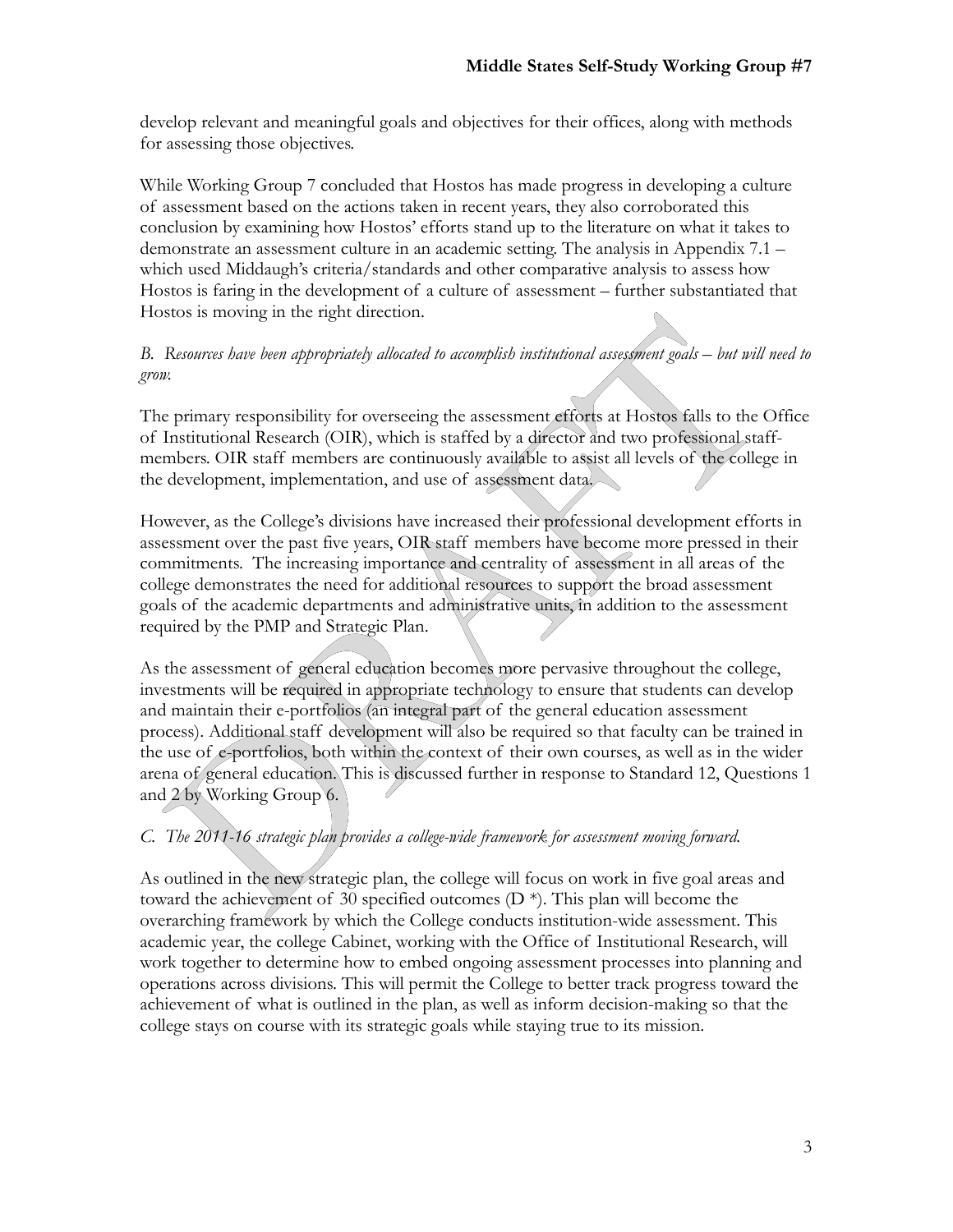### **Question 2: What methods or approaches are used to assess institutional effectiveness? To what extent has Hostos implemented changes that might be indicated by the outcomes data?**

#### *A. OIR conducts assessment of institutional effectiveness.*

The Office of Institutional Research (OIR) conducts numerous analyses throughout the academic year that relate not just to individual programs (e.g., tutoring in HALC), but also to larger institutional issues and concerns (e.g., student retention; graduation rates). Many of these analyses are conducted on a regular and on-going basis and are provided to decisionmakers throughout the college, from the President and the President's Cabinet to division vice presidents, department chairs, program directors, and individual faculty members (D \*).

In addition, as specific initiatives have advanced (e.g., reviews of ESL curriculum), ad hoc analyses relating to the specific issues raised have been conducted. These analyses often involve follow-ups of groups of students or the performance of specific sub-groups of students on the CUNY Assessment Tests and/or the CUNY Proficiency Examination (CPE).

OIR not only provides analyses to the appropriate entities, but also provides explanations and presentations in order to ensure a deeper understanding of the results and the potential implications of the findings.

As Hostos worked on the preparation of this accreditation self-study, one of the issues that surfaced was how to establish consistent ways to analyze the mission. Given the multifaceted nature of the College's mission, how can the College know if programs or services are helping it achieve the mission if there is no common understanding of the mission's essential components? This self-study process provided the college with a forum to engage in this important discussion, which led to the identification of six themes that individuals across the working groups agreed represented the core aspects of the College's mission. Table 7.3 on the following page shows the range of assessment methods, reports, and analyses that are conducted on an ongoing basis and how they relate to each of the six mission themes. All of the assessments are conducted by OIR and other offices on campus and at CUNY Central on a regular basis.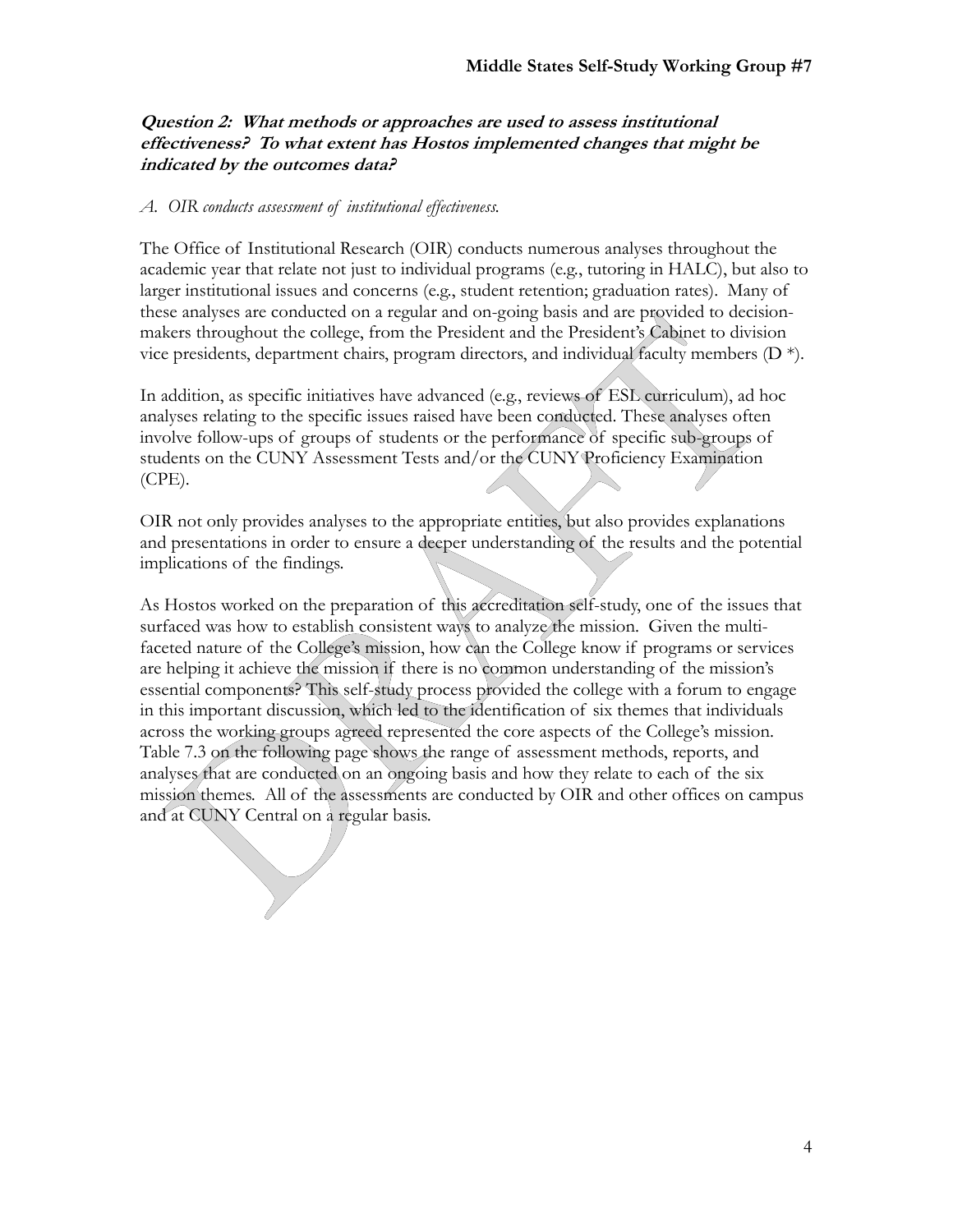| <b>Mission Theme</b>                         | <b>Assessment Methods</b>                                                                                                                                                                                               | <b>Audience</b>                                                                                                                     | <b>Impact/Changes</b>                                                                                                                                                                                                                          |
|----------------------------------------------|-------------------------------------------------------------------------------------------------------------------------------------------------------------------------------------------------------------------------|-------------------------------------------------------------------------------------------------------------------------------------|------------------------------------------------------------------------------------------------------------------------------------------------------------------------------------------------------------------------------------------------|
| Access to HE                                 | <b>Enrollment Analyses</b><br><b>Educational Attainment</b><br>Analyses (Census Data)<br>Income Analyses (Census<br>Data)<br>Zip code Analysis                                                                          | <b>Enrollment Cabinet</b><br><b>President's Cabinet</b>                                                                             | <b>Enrollment Management</b><br>Decisions<br>Review of recruitment activities                                                                                                                                                                  |
| Diversity and<br>Multiculturalism            | Analyses of Student<br>Ethnicity, Home Language,<br>Country of Origin                                                                                                                                                   | <b>Enrollment Cabinet</b><br><b>President's Cabinet</b><br>Academic Council                                                         | Review of recruitment activities<br>Targeting of student activities                                                                                                                                                                            |
| English/Math<br><b>Skills</b><br>Development | Performance on CUNY<br><b>Assessment Tests</b>                                                                                                                                                                          | Provost and Relevant<br><b>Department Chairs</b><br><b>President's Cabinet</b><br>Departmental faculty                              | Review and revision of<br>developmental/remedial<br>education<br>Additional workshops<br>Allocation of resources to<br>remedial education                                                                                                      |
| Intellectual<br>Growth/ Lifelong<br>Learning | Analysis of CPE Results,<br>Library Workshops on<br>Information Literacy,<br><b>General Education Mapping</b><br>Tool and related analyses,<br>Spanish content course<br>enrollment<br><b>Course and Grade Analysis</b> | Provost and<br>Academic Council<br>President's Cabinet<br>Departmental faculty                                                      | Resource allocation for general<br>education activities<br>Additional library workshops<br>Review of Spanish content<br>courses (including continuing<br>need)<br>Review of student course<br>performance                                      |
| Socio-economic<br>Mobility                   | <b>Graduation Analyses,</b><br>Assessments of Career<br>Service Activities, Student<br><b>Transfer Analyses (including</b><br>PMP data)                                                                                 | Provost and<br><b>Academic Council</b><br>President's Cabinet<br>Hostos website<br>Department chairs<br>and program<br>coordinators | Development and<br>implementation of retention<br>programs<br>Renewed focus on students<br>close to graduation and analyses<br>on progress toward graduation<br>Follow-up of graduates and non-<br>graduates (Perkins and individual<br>units) |
| Community<br>Resources                       | <b>Continuing Education</b><br>Enrollment; Arts Center<br><b>Activities and Impact</b>                                                                                                                                  | President's Cabinet                                                                                                                 | Increased Arts Center offerings<br>Increased enrollment and wider<br>range of continuing education<br>offerings                                                                                                                                |

Table 7.3: Assessment Methods and Relationship to Each of the Six Mission Themes

## *B. Divisions conduct assessment of institutional effectiveness.*

In addition to the assessments conducted by OIR, each division, with technical assistance from OIR, conducts assessment of varying depth and breadth. The Division of Academic Affairs has annual end-of-year reports that document all of the activities occurring during the year, in addition to academic program reviews that occur on a predetermined schedule. Further, some programs, mostly in the Allied Health Department, are required to undergo periodic reviews by their outside accrediting agencies in order to maintain their accreditation.

Annually, the Division of Administration and Finance develops goals and objectives for each of its offices, which include financial and business administration, facilities, and technology. The performance on these goals is then used by the individual offices, in conjunction with the vice president of the division, to develop the plans for the coming academic year. These plans then form the basis for goals and objectives in that year.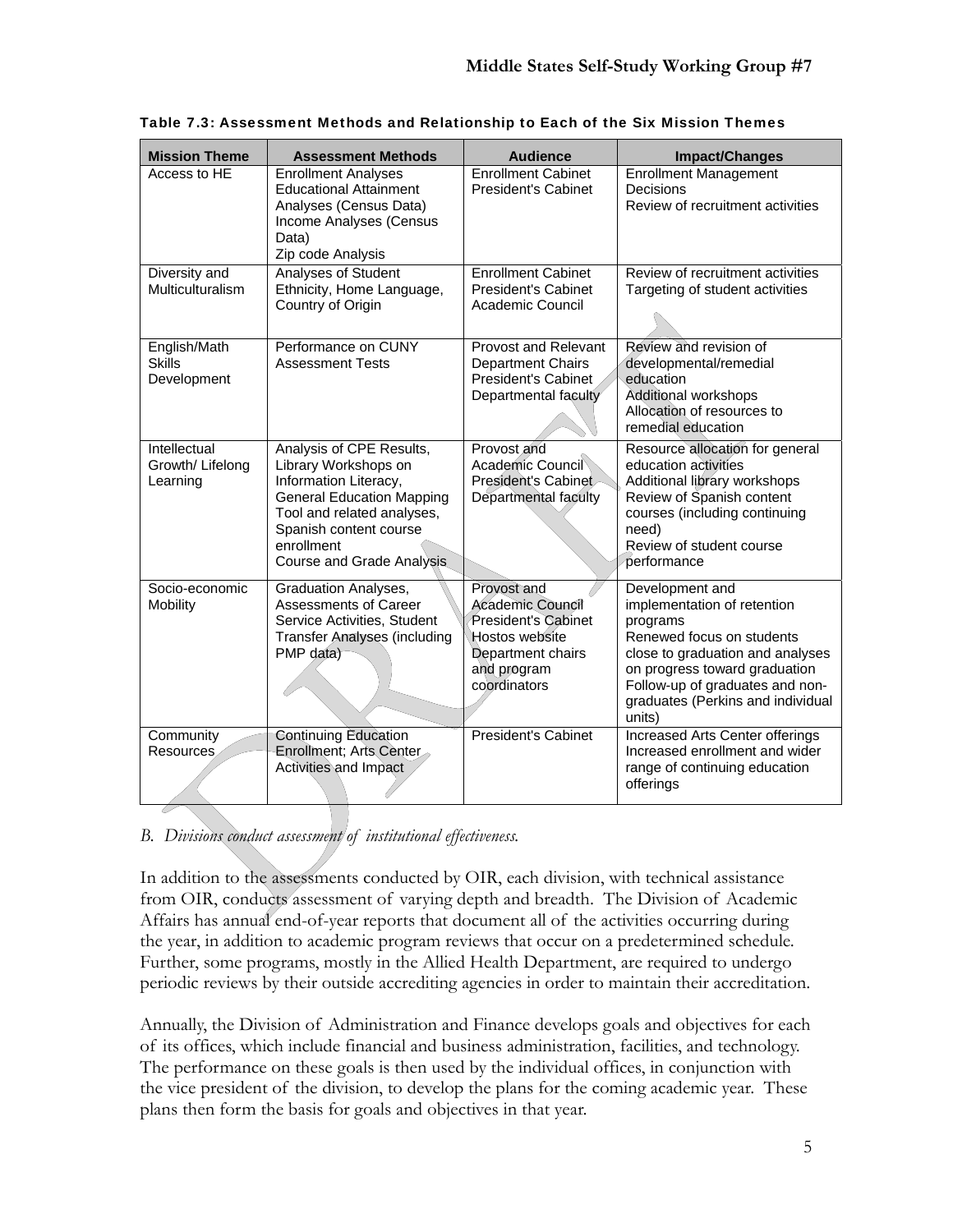The Division of Student Development and Enrollment Management (SDEM) is currently in the process of formalizing its goals and objectives. However, much of the assessment of effectiveness within this division comes from the measurement of student satisfaction with various services, including the Registrar's Office, Financial Aid, Admissions, Financial Aid, Career Services, etc. To that end, SDEM conducts ongoing surveys of student satisfaction, as well as using the results from the CUNY OIRA Student Experience Surveys (SES) that are conducted every two years  $(D^*)$ . Results from those surveys are used to identify areas of improvement. In addition, SDEM also prepares enrollment management plans each term that are used, in conjunction with OIR projections, to plan for the coming term. Additional details on assessment efforts in SDEM are described by Working Group 4 in response to Question 3 under Standard 9.

Finally, since Institutional Advancement just recently hired a permanent vice president to oversee the work, and the Division of Workforce Development was just established, assessment efforts are just getting started in these divisions. Although the PMP contains some summary information on fundraising, and some benchmarks related to workforce development (e.g., continuing education), more detailed information is required. OIR is working with these divisions to begin the development of goals and objectives that can be used to assess divisional effectiveness.

Table 7.4 below details examples of types of assessment undertaken by divisions as well as examples of changes made based on assessment findings.

| <b>Division</b>                                  | <b>Types of Assessment</b>                                     | <b>Examples of Changes Made Based</b><br>on Assessment Findings                                       |  |
|--------------------------------------------------|----------------------------------------------------------------|-------------------------------------------------------------------------------------------------------|--|
| <b>Academic Affairs</b>                          | <b>End-of-Year Reports</b><br>Course & Grade Analysis          | Changes in grade policies and/or<br>course pre-requisites for individual<br>courses                   |  |
| <b>Administration and Finance</b>                | <b>Facilities Surveys</b>                                      | Facilities management priorities set                                                                  |  |
| Student Development and<br>Enrollment Management | <b>Enrollment Projections</b><br><b>Student Surveys</b>        | Early closing of transfer admissions<br>Scheduling of student orientations                            |  |
| Institutional Advancement                        | <b>Fund-raising Results</b><br>Alumni Participation and Giving | Increased and more focused fund-<br>raising efforts<br>Additional and more focused alumni<br>outreach |  |
| Workforce Development                            | Continuing Education<br>VTEA/Perkins                           |                                                                                                       |  |

Table 7.4: Hostos Divisional Assessment Efforts

*C. CUNY requires institutional effectiveness assessment as part of its annual Performance Management Process (PMP).* 

Related to and included in the above assessment methods are the goals and targets of the PMP. As discussed elsewhere, the PMP is developed by CUNY and sets broad goals for the university. Within that context, each college sets targets that assess specific programs and initiatives, as well as the college's targets on the CUNY-identified goals. The university uses these targets to assess the overall performance of each college.

The individual targets for Hostos, like other CUNY colleges, relate to a range of issues and concerns within the college. These include development of new programs, targets on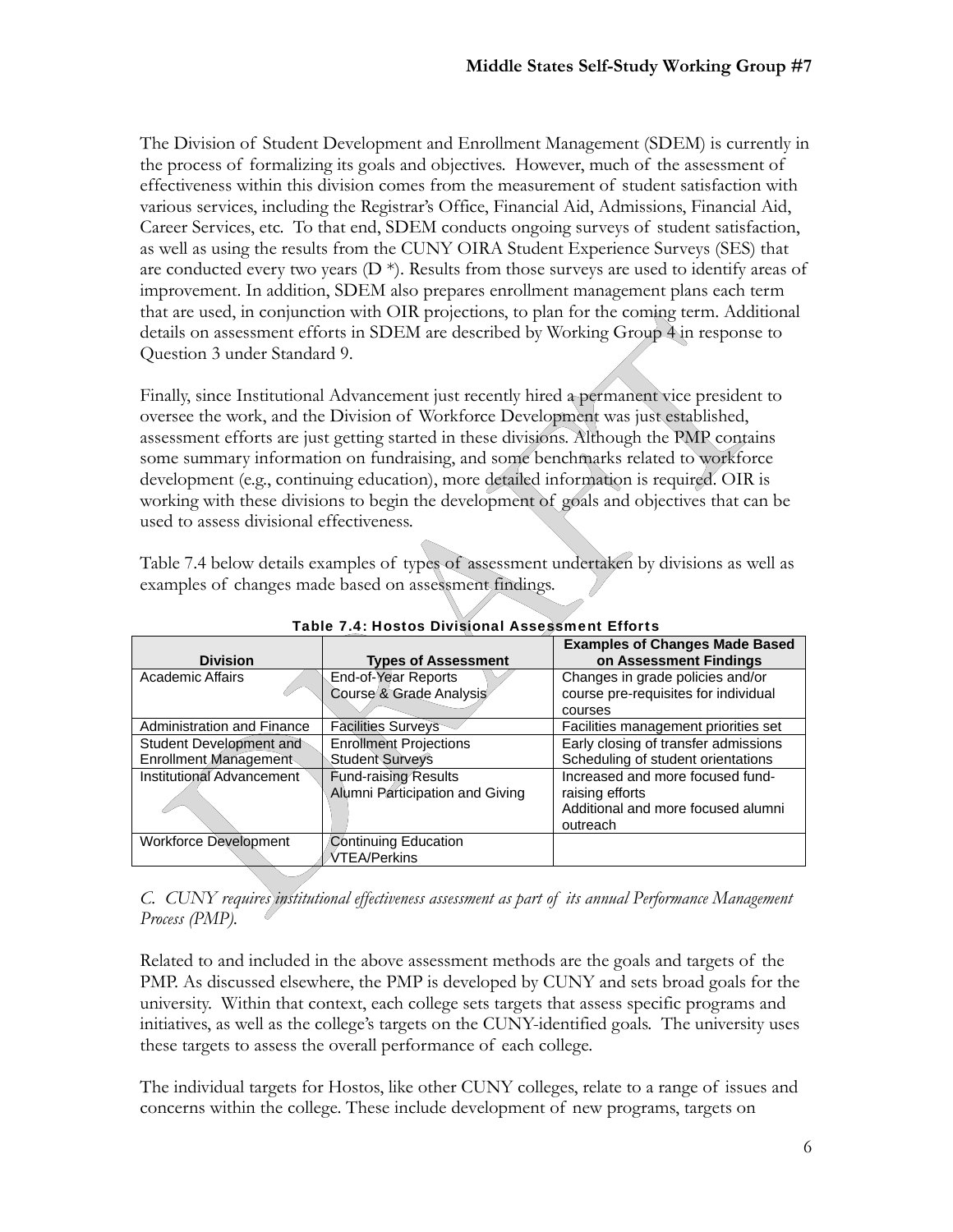student performance, retention, and graduation, assessments of operational efficiency and/or student satisfaction with individual offices (e.g., Registrar, Financial Aid, Business Office, Facilities, etc.), fundraising, and technology.

### *D. Hostos makes changes based on outcomes data – and will do even more under new strategic plan.*

Table 7.4 on the previous page documents some of the changes that have been implemented as a result of the data that have been provided by the divisions. The data are used by the President's Cabinet and the divisional vice presidents to make changes to the academic program (e.g., increase the number of skills preparation workshops), the facilities plans (e.g., building maintenance), and student services (e.g., improve student retention).

However, the most overarching impact of the data has been the development of the College's new strategic plan. Information on student enrollment, performance, and graduation were central in identifying the key elements in the plan. Further, the data were used to set the annual goals and methods of assessment.

While the mission provides a loose framework for institutional effectiveness (along with the 6 mission themes, discussed previously), the strategic plan will now become an organizing framework for annual operating plans, using existing data in a better and more focused manner  $(D^*)$ .

## **Question 3: How is Hostos using outcomes assessment and program assessment as part of the resource allocation and planning process?**

The results from academic course and program assessments are discussed in greater detail in Standard 14, Question 1. In terms of using the results of these assessments as part of resource allocation and planning, the committee concluded that while there is evidence of the impact of assessment on program planning, as described in the examples below, the evidence with regard to resource allocation is less clear.

In the case of course level outcomes assessments, most faculty use the information obtained to make specific changes to their courses, which would not usually impinge, directly or indirectly, on resource allocation and/or planning. In some instances, particularly in multisection courses (e.g., SOC/101), the results of the outcomes assessment studies have resulted in changes that may not require any additional resources or institutional level planning (i.e., development of a departmental final examination, course syllabus, and institution of a single textbook). However, some of these changes may have implications for departmental budget requests (e.g., a scanner for scoring department-wide examinations).

Some additional examples of how assessment has been used to inform resource allocation and program planning are:

 The assessment of the pilot sections of ENG 094 (remedial writing course for students who almost passed the writing examination) showed that students who enrolled in the course had substantially higher pass rates on the CUNY writing assessment. As a result, the course was made permanent and continues to be offered, with continued high pass rates on the CUNY writing test.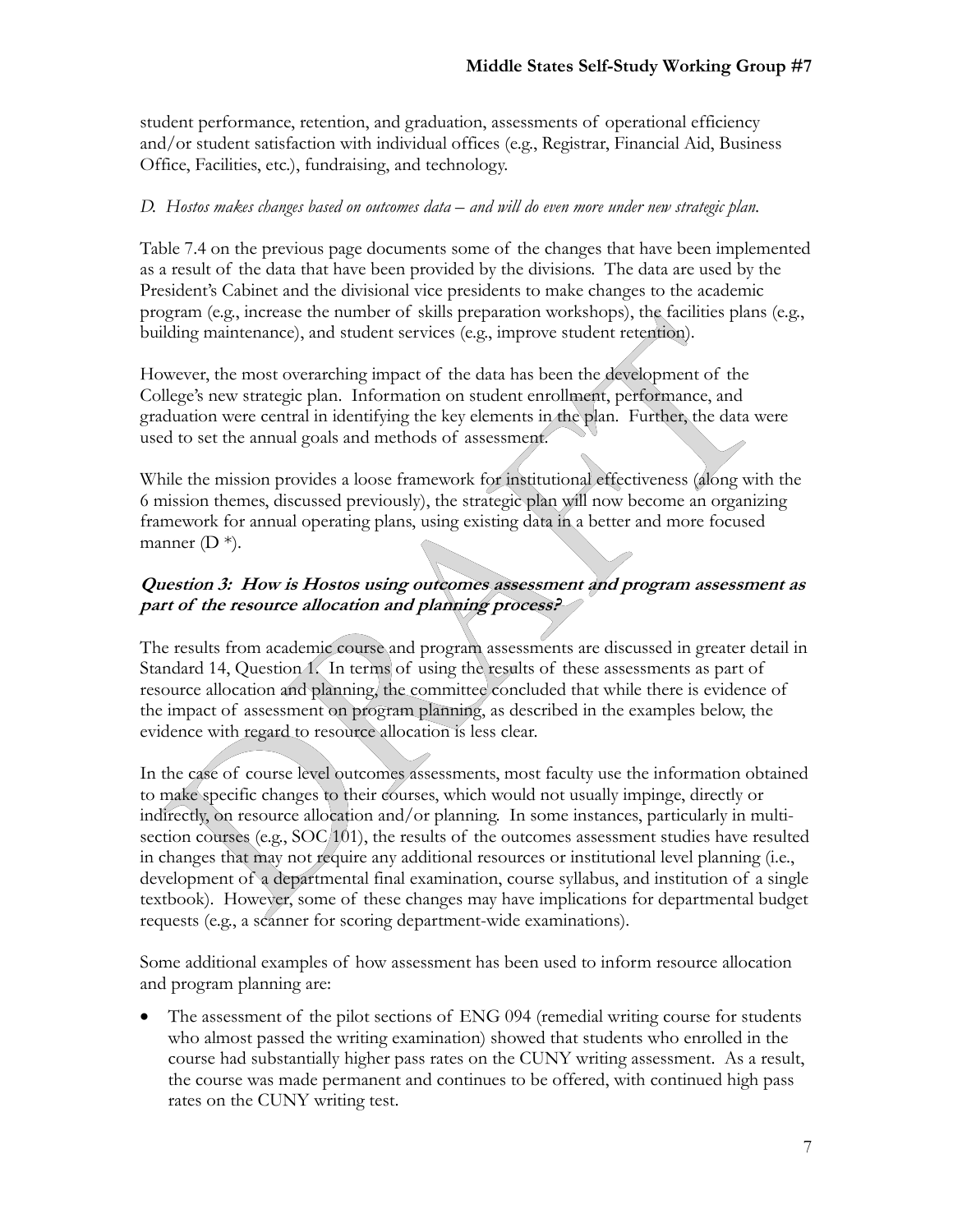- VPA 192 (Public Speaking), a multi-section course that adopted the use of rubrics to assess student performance on the final speech. Because of the need to have sufficient copies of the rubrics available for to assess each student, the photocopy budget had to be increased. This increase in allocation (albeit, small) was a direct result of the findings from the assessment study completed in the prior term.
- The Education Department was the first to complete program level assessment. As a result of the findings from the assessment changes were made in how students were advised in that department, as well as increasing the opportunities for students to interact with faculty.
- The Dental Hygiene program conducted a graduation survey as part of its accreditation review process. The program uses the results to make recommendations for changes that will strengthen the training students receive. It is expected that any changes made will occur during the 2011-2012 academic year.
- The Office Technology program is currently undergoing a revision of its entire program as a result of some of the issues identified by the program level assessment and subsequent review and revision of that program's mission. The proposals for the revised program are scheduled to be sent through the Hostos governance process during the 2011-2012 academic year.
- The Hostos Academic Learning Center (HALC) and the Academic Computing Center (ACC) each conduct student satisfaction surveys each term. The results from these surveys are used to plan service schedules for the next term, as well as the number of tutors that will be available.

The above are some examples of how the college uses course and program assessments to inform resource allocation and planning decisions. However, as the above analysis shows, the results from course and program assessments are not systematically used to influence resource allocation and planning decisions. This is a major area of focus within Hostos' new strategic plan also referenced in response to Standard 2, Question 3 by Working Group 2.

## **Question 4: To what extent are students involved in the assessment of institutional effectiveness?**

In some places, students inform assessment of institutional effectiveness; however, Hostos could do more to systematically improve and increase student input and use it as part of the institutional-renewal process.

Hostos solicits student participation in surveys, focus groups, and related activities designed to provide information that will inform institutional effectiveness. Table 7.5 below shows some of the ways in which students are requested to participate.

| Table 7.5: Student Participation in Informing Institutional Effectiveness |                                                                     |  |  |  |
|---------------------------------------------------------------------------|---------------------------------------------------------------------|--|--|--|
| <b>Activity</b>                                                           | <b>How Frequently</b><br>Method of<br>Approximate<br><b>Purpose</b> |  |  |  |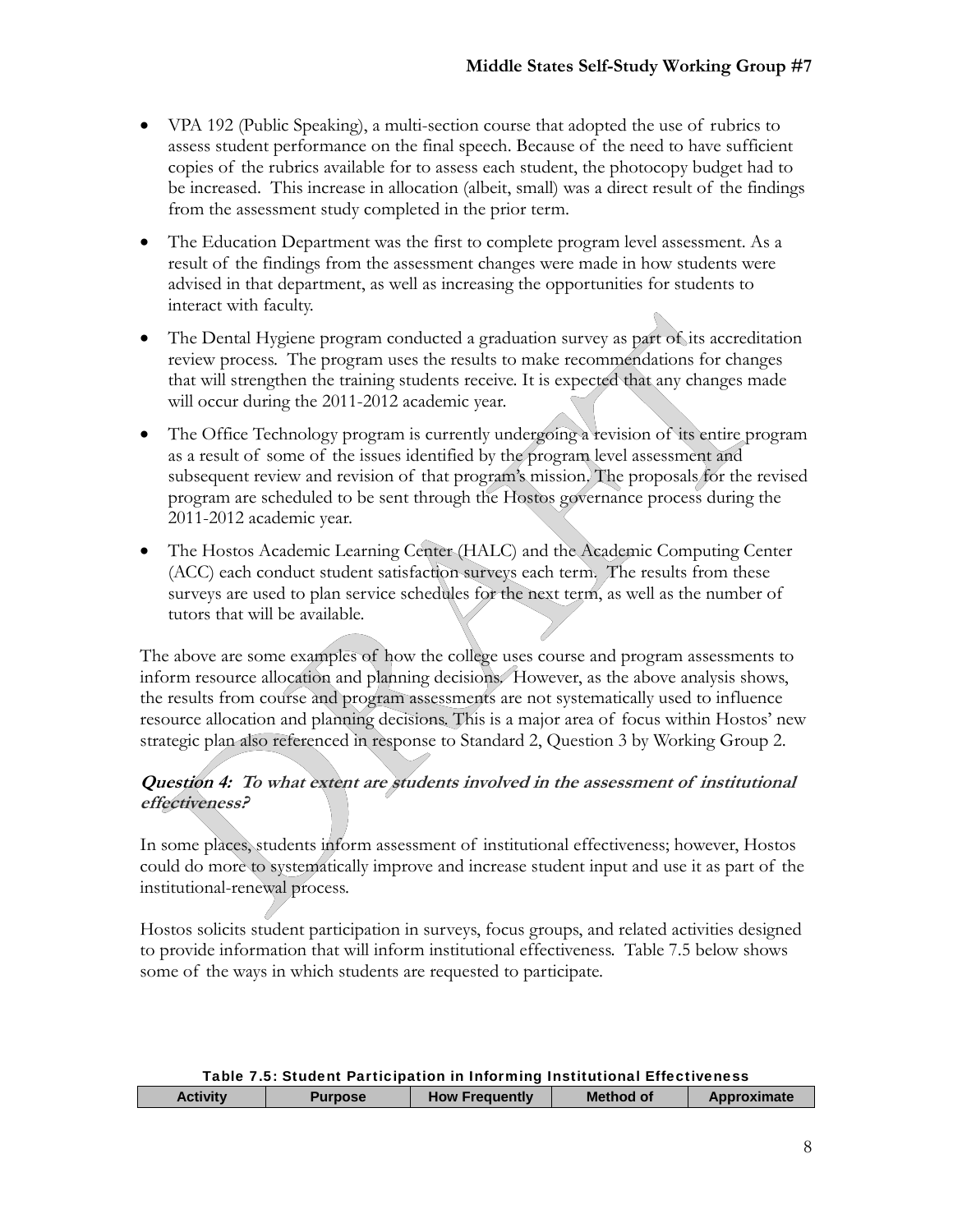|                                                                     |                                                                                           |                              | <b>Solicitation</b>                                                    | <b>Response Rate</b>                                       |
|---------------------------------------------------------------------|-------------------------------------------------------------------------------------------|------------------------------|------------------------------------------------------------------------|------------------------------------------------------------|
| <b>Student Feedback</b><br>Evaluations                              | Student opinions of<br>faculty                                                            | Each fall and spring<br>term | E-mail, faculty<br>announcements.<br>posters, flyers, etc.             | About 20 percent<br>of student<br>population               |
| <b>General Education</b><br>Mapping Tool                            | Student exposure to<br>Gen Ed competencies term<br>in courses                             | Each fall and spring         | E-mail, faculty<br>announcements.<br>posters, flyers                   | Less than 10<br>percent of student<br>population           |
| Library, HALC, and<br>Academic<br><b>Computing Surveys</b>          | Satisfaction with<br>services provided                                                    | Each fall and spring<br>term | Students who<br>participate in<br>services are<br>requested to respond | Less than 10<br>percent of student<br>population           |
| <b>SDEM Surveys</b>                                                 | Satisfaction with<br>student services                                                     | On-going                     | E-mail                                                                 | On-going surveys,<br>but typically less<br>than 10 percent |
| <b>CUNY OIRA</b><br>Surveys                                         | Feedback on<br>Student Experience experience at CUNY<br>and satisfaction with<br>services | Every other year             | E-mail, mail                                                           | About 20 percent<br>of 1,000 students                      |
| Gardner Institute<br>Foundations of<br>Excellence Student<br>Survey | First-year experience                                                                     | One time only                | E-mail and follow-up<br>e-mail                                         | Less than 10<br>percent                                    |
| Strategic Plan<br><b>Student Focus</b><br>Groups                    | Identify issues of<br>concern for students<br>lthat related to<br>strategic plan issues   | One time only                | Through SDEM                                                           | 20 students in 2<br>sessions                               |

As evidenced in this table, for the most part students do not participate in large numbers, even when the activities in question are for their own benefit.

## **Question 5: To what extent has the college developed processes to measure, assess, and manage external environmental-factors such as budget cuts; population shifts; and cost-effectiveness and relevance of academic programs?**

While Hostos does not have full control over its budget and resource allocation processes, there are a number of specific things that are being done to ensure that the college is not overwhelmed by outside factors such as population shifts, employment needs, economic cycles, etc. To that end, the college has activities and committees that meet to assess the impact of these and other related external issues. Table 7.6 below summarizes some of the activities already in place.

| <b>Issue/External Factor</b> | <b>Responsible Entity</b>               | Role                                        | Example of Impact                                           |
|------------------------------|-----------------------------------------|---------------------------------------------|-------------------------------------------------------------|
| <b>Student Enrollment</b>    | <b>Enrollment Management</b><br>Cabinet | Review enrollment<br>projections for coming | Close admissions to ensure<br>sufficient space for students |
|                              |                                         | term; plan for                              |                                                             |
|                              |                                         | changes in enrollment                       |                                                             |
| <b>Relevant Curriculum</b>   | CWCC; Academic                          | Review existing                             | Closing Microcomputers for                                  |
|                              | Program Review;                         | programs to ensure                          | Business program; creation                                  |
|                              | <b>Environmental Scanning</b>           | relevance                                   | of Digital Design and Music                                 |
|                              | Committee                               |                                             | programs                                                    |
| <b>Workforce Needs</b>       | Environmental scanning                  | Review job needs                            | Recommended closing of                                      |

Table 7.6: Assessing Impact of External Factors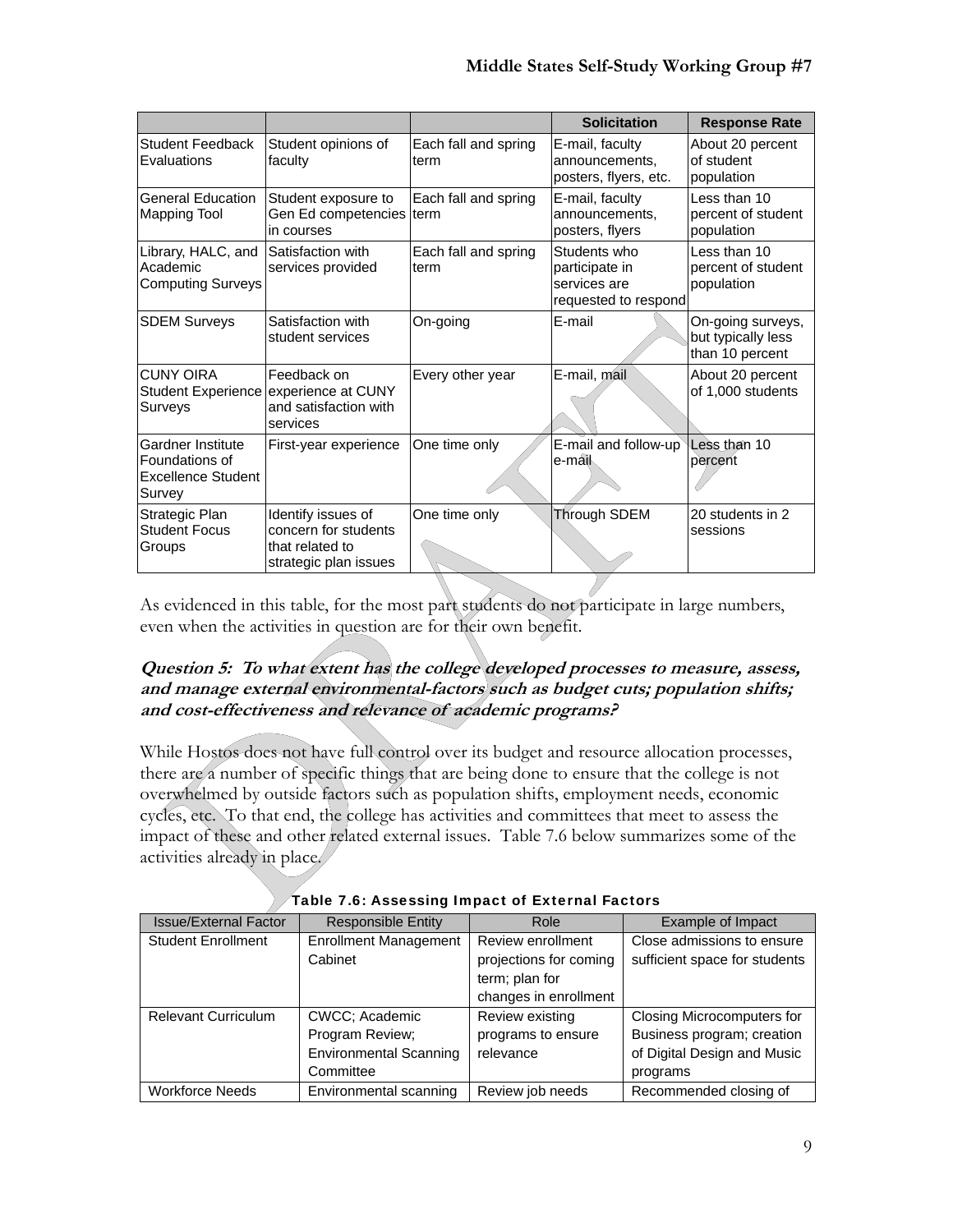| committee – in place  | and recommend     | programs where the      |
|-----------------------|-------------------|-------------------------|
| 2007 to 2009:         | program           | curriculum did not meet |
| reconstituted 2011-12 | development, etc. | workforce skills        |

Recognizing the need for greater coherence in the College's approach to environmental factors, Hostos will reconstitute environmental scanning on campus. In 2011-12, it will begin a process that the college will repeat every three years that includes:

- Tracking external trends such as:
	- Community education and training needs
	- Labor market research data
	- Educational and labor market stakeholders
- Analyzing how Hostos fits within the education and training landscape, particularly within New York City and the South Bronx, to ensure it is filling an appropriate niche that is consistent with its mission
- Producing a report that is circulated to the Hostos community to inform operations and program decision-making. Hostos will also engage Bronx leaders in a discussion of key findings to inform community partnerships.

The environmental scanning process will yield data on external trends relevant to the College's planning and decision-making processes. This process will help administrators, chairs, coordinators, and unit directors translate this data into the creation of new courses and programs, adaptation of existing ones, and phase out of those that are no longer relevant or sustainable given external economic, social, and political trends impacting the College.

### **Question 6: To what extent has the college developed processes to measure and assess students' achievement and success after graduation? How are these data used for institutional planning?**

*A. A number of processes and methods exist for assessing students after graduation.* 

There are a number of activities that are occurring both at Hostos and CUNY that provide information about graduates. Below is a summary of those activities:

- The Dental Hygiene program periodically surveys its graduates to ascertain their opinions about the program and their experiences while at Hostos. The results, which are required by their accreditation process, are used to strengthen the Dental Hygiene program, particularly in providing feedback on areas in which students felt they need additional preparation.
- The Radiologic Technology program surveys its graduates to solicit their opinions about the program between six and eight months after the students graduate. The results of the surveys are used as part of their accreditation process (mandated benchmarks). In addition, the results are used to make appropriate changes to the program to better prepare students, especially given the constantly changing nature of Radiologic Technology.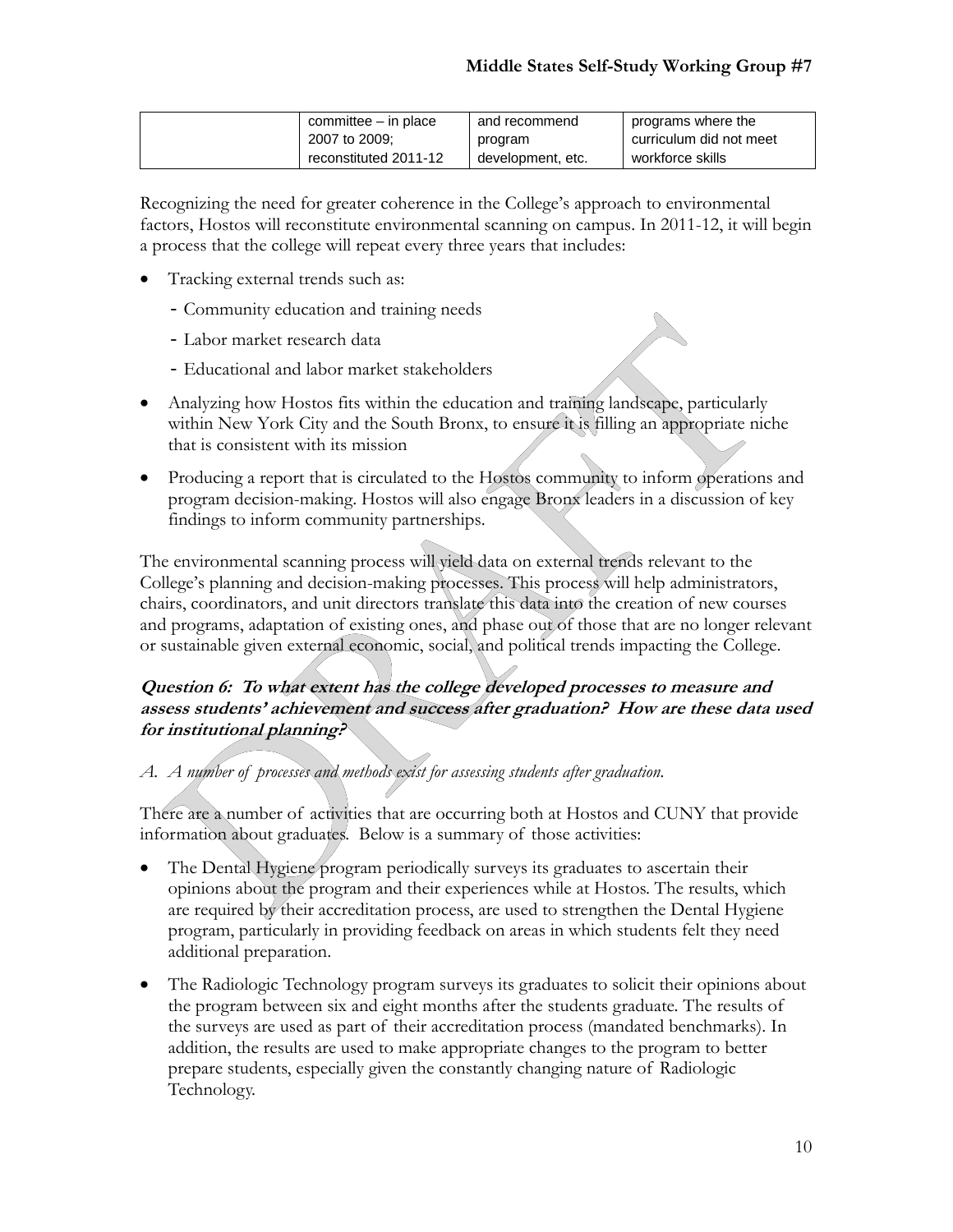- The four Allied Health programs (Nursing, L.P.N., Dental Hygiene, and Radiologic Technology) annually report the performance of their graduates on their professional licensure or certification examinations. For Dental Hygiene and Radiologic Technology these results continue to be outstanding providing validation of their programs' efficacy. Because performance on the NCLEX (the Nurse Licensing Examination) has not been as high as expected, faculty are using the results to make appropriate changes to that program.
- The Education Department surveys graduates from its three programs (Early Childhood Education, Health and Aging, and Community Health) as part of its assessment process. The survey seeks to obtain information about how well the program prepares students for future work, as well as preparing them for further education, as they move towards the bachelor's degree and further.
- CUNY OIRA conducts annual surveys of graduates from associate degree programs as part of the Career and Technical Education Act (CTEA) funded program. CUNY OIRA conducts these surveys on behalf of the associate degree programs across CUNY. The CTEA program provides funding for activities related to strengthening the education of students in vocational and career programs. One of the CTEA requirements is to ascertain what program graduates are doing 6 months and 12 months following graduation. The results are reported both to the individual colleges and the New York State Department of Education.
- The PMP, produced by CUNY, contains several pieces of information pertaining to graduates. These include:
	- Six-year graduation rates for first-time full-time freshmen
	- Percentage of associate degree graduates transferring to CUNY senior colleges in the fall term following graduation
	- First term GPA of transfers (with or without an associate's degree) to CUNY senior colleges
	- One-year retention rates of transfers (with or without a degree) at senior colleges

Percentage of first-time freshmen enrolling in a college outside of CUNY within six years of entry without having earned a degree from Hostos.

 $(D^*)$ 

# *B. Data are used in institutional planning.*

Various individuals and committees, including the President's Cabinet, the Academic Council (department chairs), and the Enrollment Management Cabinet, use this data periodically during the academic year. These data, except for those in individual departments, are regularly reported on and presented by the Office of Institutional Research.

As discussed above, performance on the licensure and certification examinations, especially in the Allied Health and Education programs, is reviewed annually to determine what, if any, changes are needed and/or appropriate to better prepare students. Notwithstanding these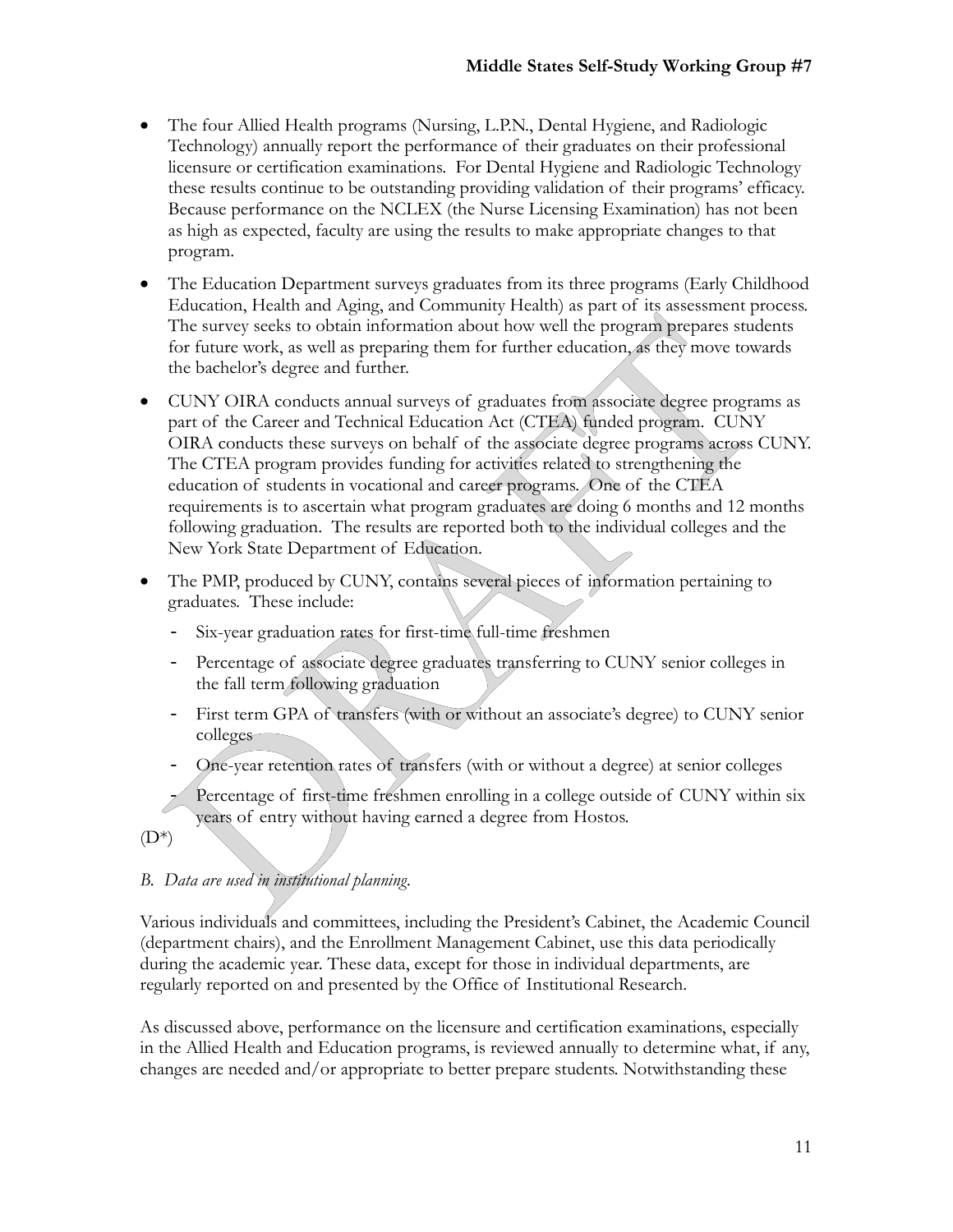efforts, there is a scarcity of evidence that in other areas of the college these data are used in institutional planning.

Graduation and transfer data were used to formulate the college's emphasis on student graduation and continued higher education in its 2011-16 strategic plan. The 2011-16 strategic plan includes specific activities and outcomes designed to increase graduation rates and improve student transfer to senior colleges.

## **Relationship to Other Standards**

Analysis of the strength of Hostos' institutional assessment efforts connects to analysis across all other standards. However, the questions here relate most directly to the following other working group standards and questions.

| Working |                                                              |             |
|---------|--------------------------------------------------------------|-------------|
| Group   | Standard                                                     | Question(s) |
|         | 2 – Planning, Resource Allocation, and Institutional Renewal |             |
|         | 9 – Student Support Services                                 |             |
|         | 12 – General Education                                       |             |
|         | 14 – Assessment of Student Learning                          |             |

### **Recommendations**

- 1. Increase the development of assessment activities, particularly in the non-academic divisions, to ensure that assessment is properly and consistently implemented.
- 2. Expand resources for institutional assessment to further demonstrate the importance and centrality of assessment to the entire college community.
- 3. Ensure that Goal 3 (Culture of Continuous Improvement and Innovation) of Hostos' new strategic plan is infused across divisional operational plans.
- 4. Regularly survey graduates to determine their activities and status since graduating.
- 5. Use findings more clearly and systematically from course and program assessment in resource allocation and institutional planning decision-making processes, particularly at the departmental level.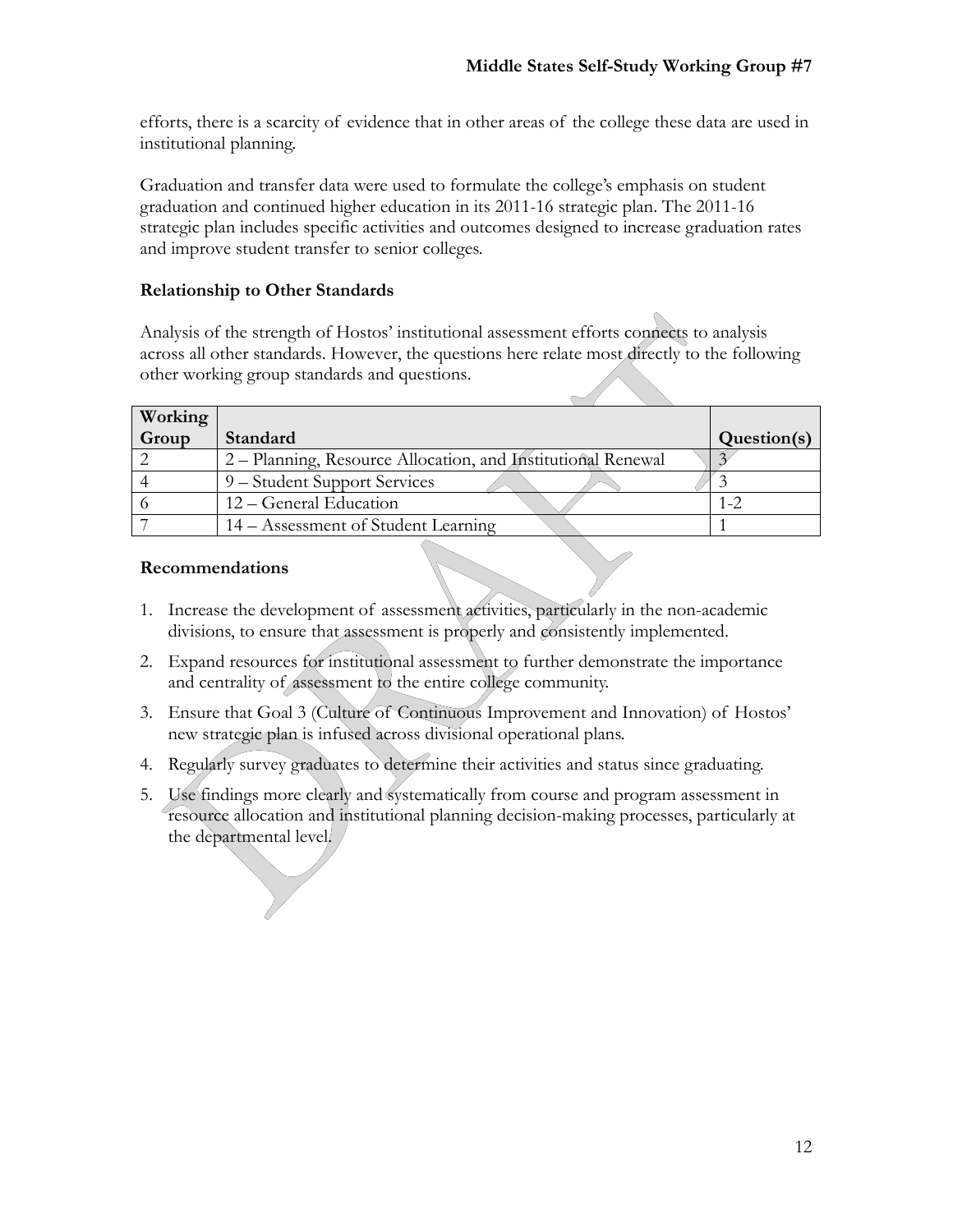#### **Standard 14: Assessment of Student Learning**

*Assessment of student learning demonstrates that, at graduation, or other appropriate points, the institution's students have knowledge, skills, and competencies consistent with institutional and appropriate higher education goals.*

#### **Summary of Findings and Conclusions**

The analysis of assessment activities at Hostos shows that the number of faculty engaged in student-outcomes course assessment has continued to grow over the past several years. Results further show that those faculty and departments have used the assessment results in a variety of ways to improve teaching and learning. However, the number of faculty and departments engaged in the assessment of SLOs needs to continue to increase and the college needs to do a better job of 'closing the loop' in terms of using the results of the assessments.

A great deal of additional information is continuously being made available regarding student performance across a range of issues including course grades, performance on CUNY assessment tests, and graduation, as well as student learning outcomes in individual courses and programs. Data is also beginning to be collected on student online learning. These data are being used in a variety of ways to develop programs and courses that will improve student success. Overall, the available data and information are informing decisions. However, there is still no consistent application of student performance data and outcomes assessment results to assess student success.

The processes and procedures that are used by Hostos to assess student learning, are, for the most part, appropriate and aligned with the goals and objectives of the college mission, as well as the missions of individual departments, units, and programs. Further, because the procedures are sufficiently flexible, they are readily adaptable to the specific needs of individual courses and programs and, as such, are appropriately aligned.

Working group 7 concluded that Hostos meets the fundamental elements of this standard. The evidence of these findings and conclusions is presented in the following report.

### **Working Group 7– Standard #14 Report**

**Question 1: To what extent are faculty engaged in assessing student learning outcomes and how is the faculty using that information to improve teaching and learning?** 

*A. Many faculty have been engaged in student learning outcomes assessment on campus*

In Working Group 5's response to Standard 10, Question 1, Hostos lays out a number of tools and activities which faculty use and are engaged in to improve learning outcomes.

On the assessment specific front, since the Student Learning Outcomes (SLOs) assessment was instituted on campus in the early 2000's, over 50 faculty have participated in the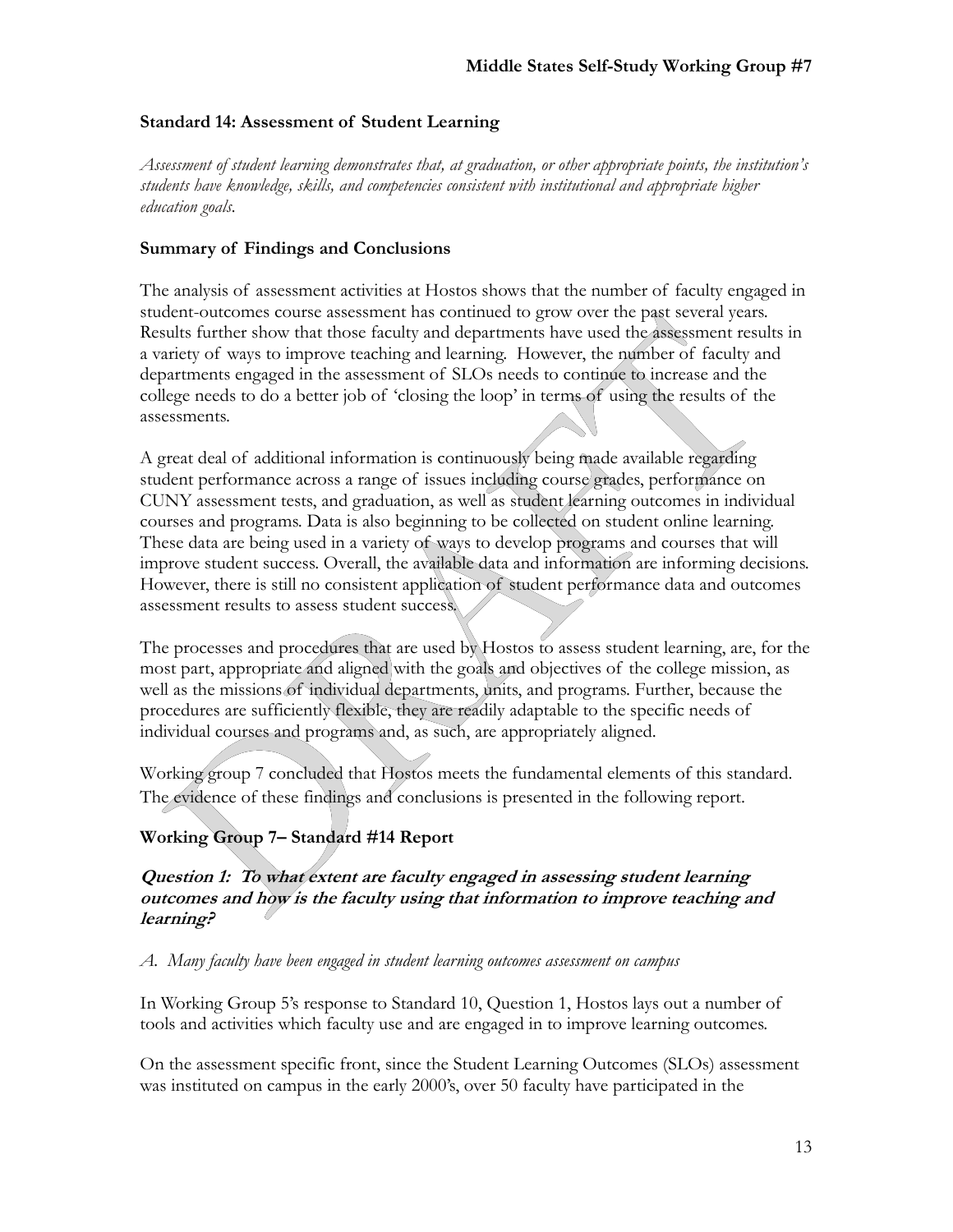assessment of 95 different courses. In addition, all degree programs have completed or are in the process of doing program assessment  $(D^*)$ .

See Appendix 14.1 for a list of courses assessed and Table 11.9 within Working Group 6's findings in Standard 11, Question 6 for more details on program assessment activities.

*B. Numerous examples exist that demonstrate how results from assessment have impacted teaching and learning in courses and programs* 

Table 14.1 below gives examples of how results from course assessment have impacted teaching and learning.

| <b>Course Name</b> | <b>Changes that were made</b>                                                                                                                                                                                                                                                                                        |
|--------------------|----------------------------------------------------------------------------------------------------------------------------------------------------------------------------------------------------------------------------------------------------------------------------------------------------------------------|
| <b>PSY 101</b>     | Pre- and post-testing of student performance, beginning in Fall 2011, to establish<br>baseline knowledge on core SLOs of students taking PSY 101.                                                                                                                                                                    |
| <b>VPA 192</b>     | Changed the text book; included the end of semester departmental rubric, Persuasive<br>Speech Rubric, in textbook, Establishing benchmarks based on data gathered from Fall<br>2010 and Spring 2011, Rubric norming session planned for Fall 2011.                                                                   |
| <b>DEN 219</b>     | SLOs on the syllabus; created and incorporated assessment checklists into clinical<br>manual; administered a student survey at the end of clinic.                                                                                                                                                                    |
| <b>GER 101</b>     | Incorporated a community resource research activity into the course.                                                                                                                                                                                                                                                 |
| <b>GER 102</b>     | New textbook selected and syllabus revised. Course was also piloted as a double period<br>and incorporated site visits to senior centers.                                                                                                                                                                            |
| <b>GER 103</b>     | Course was revised to include an interdisciplinary (Natural Sciences and Visual and<br>Performing Arts) approach to the teaching and learning of Alzheimer's. A guest lecturer<br>was included and students also demonstrated their knowledge about the disease thru a<br>community outreach activity on the bridge. |
| <b>MAT 020</b>     | Analysis will be discussed during Fall 2011.                                                                                                                                                                                                                                                                         |

| T 14.1: How Course Assessment Has Impacted Teaching and Learning Examples |  |
|---------------------------------------------------------------------------|--|
|---------------------------------------------------------------------------|--|

Table 14.2 below gives examples of how results from degree program assessment has impacted teaching and learning.

| <b>Program Name</b>     | <b>Activity</b>                                           | <b>Changes that were made</b>                                                                                                                                                                                                                                          |
|-------------------------|-----------------------------------------------------------|------------------------------------------------------------------------------------------------------------------------------------------------------------------------------------------------------------------------------------------------------------------------|
| Digital Design          | Portfolio<br>Assessment                                   | Changes were made to the curriculum based student<br>performance on Portfolio Assessment                                                                                                                                                                               |
| Office<br>Technology    | Program<br>Assessment                                     | Revised Program Mission Statement & Program Student<br><b>Learning Outcomes</b>                                                                                                                                                                                        |
| Gerontology             | Alumni Survey                                             | Many of the comments made by Alumni affected the course level<br>learning and activities                                                                                                                                                                               |
| <b>Criminal Justice</b> | New program                                               | <b>Identified Program Student Learning Outcomes</b>                                                                                                                                                                                                                    |
| Dental Hygiene          | Conducted Survey;<br>Conducted<br>Assessment<br>Workshops | Alignment of Program SLOs and Courses; Calibration for faculty<br>members; Creation of Assessment Checklists; revisions of<br>course level SLOs and adding SLOs to syllabus (ex: DEN 219):<br>Revision of Clinical Manual which include new assessment<br>instruments. |
| <b>Honors Courses</b>   | Alumni Survey                                             | Results being reviewed by unit.                                                                                                                                                                                                                                        |

|  |  | T 14.2: How Program Assessment Has Impacted Teaching and Learning - Examples |
|--|--|------------------------------------------------------------------------------|
|  |  |                                                                              |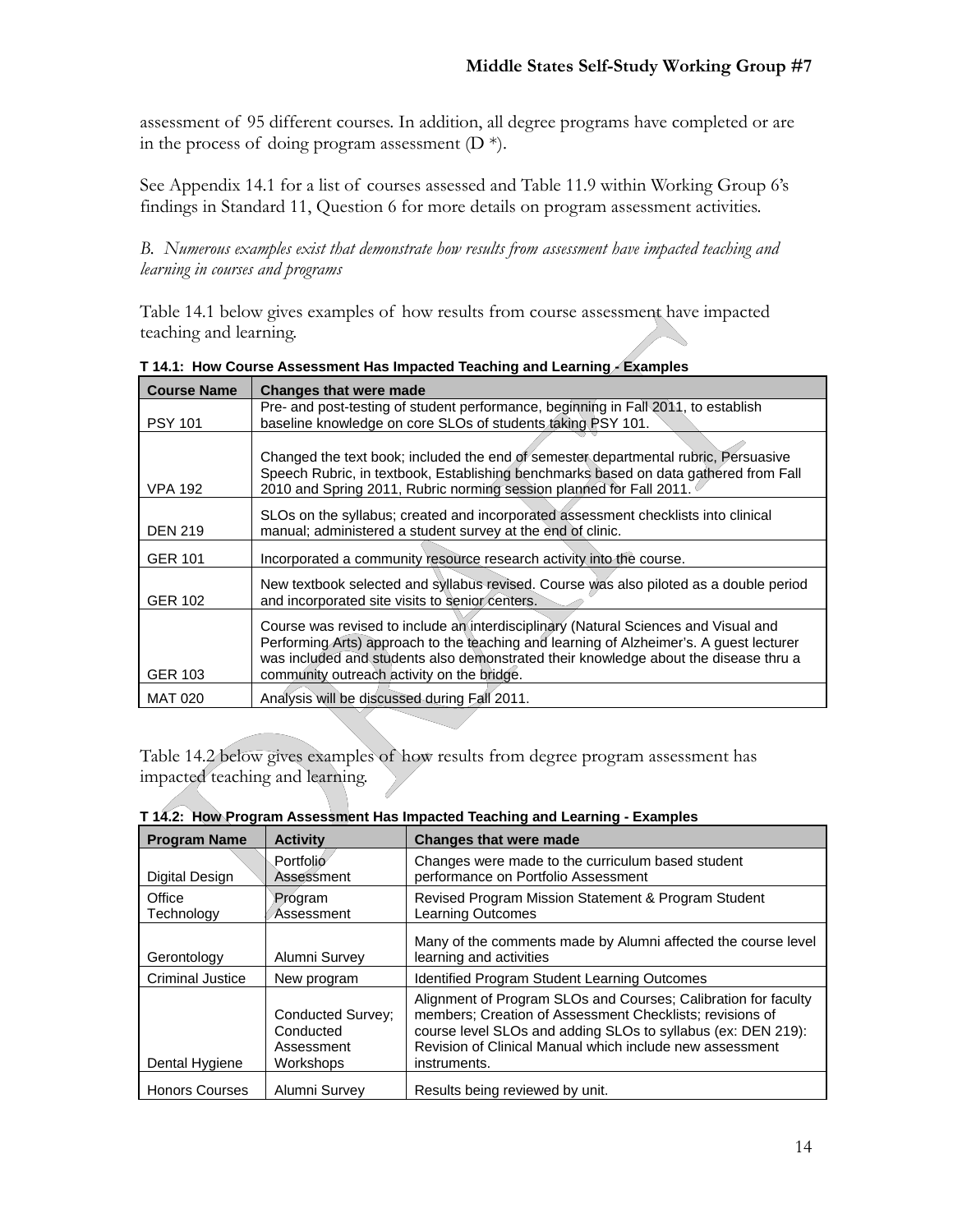In addition, with the continuance of academic program review, additional work will be forthcoming regarding the assessment of student learning.

Finally, as discussed in response to earlier questions in this working group, student learning outcomes assessment is a core priority for the college under the 2011-16 strategic plan. As the college tries to strengthen its culture of continuous improvement and innovation (goal 3 of the plan), it will build on its strong course and program assessment base, focusing on how to ensure greater use of assessment findings to improve teaching and learning.

### **Question 2: How well is Hostos making use of existing data on student learning outcomes to define and improve students' success?**

As indicated in the chart below, Hostos collects a wide range of data from course-level outcomes assessment to performance on mandated CUNY assessment tests. More importantly, the data are clearly being used in a variety of settings to assess student performance and better gauge student success.

Some specific examples include the performance of students in the Hostos Success Academy (discussed in Working Group 4, Standard 9, Questions 1 and 2). That program was developed to provide English-dominant students with low reading and writing scores a course that would more closely address their needs. Each semester, the performance of these students on both the reading and writing tests, as well as student retention, are reviewed and the results used to improve the program.

In addition to the outcomes assessment work described in response to previous questions, with the development of the general education competencies, Hostos is beginning to identify and assess student performance across the entire range of courses and programs offered. Through the use of the Gen Ed Mapping Tool, Hostos is able to identify the courses in which students are being exposed to each of the 19 general education competencies developed by the faculty. Use of the Mapping Tool is increasing among both faculty and students. In addition, a new reporting format is making the results more useful to faculty.

Concurrent with the development of the Mapping Tool has been the adaptation of the AAC&U VALUE rubrics by the OAA Gen Ed Committee with faculty input. While remaining true to their initial character, Hostos' adaptations of the rubrics speak to the unique issues facing the college. The resulting rubrics are beginning to be used by faculty by embedding them into their courses and to assess student work (e.g., within VPA 192, "Fundamentals of Public Speaking" and MAT 130, "Computer Literacy"). These results are being paired with findings from the Mapping Tool to produce empirical data on exposure to and performance on the general education competencies.

Finally, Hostos is beginning to implement e-portfolios that will permit students to collect their work in one place, making it available for assessment on a college wide basis (e.g., students in the Digital Design & Animation program, MAT 120 "Probability and Statistics", Hostos Success Academy students (ENG 089), LAW 125 "Immigration Law", ENG 091 "Core English" and students in the Hostos Honors program). The expectation is that samples of student work will be assessed providing college-wide assessments of the general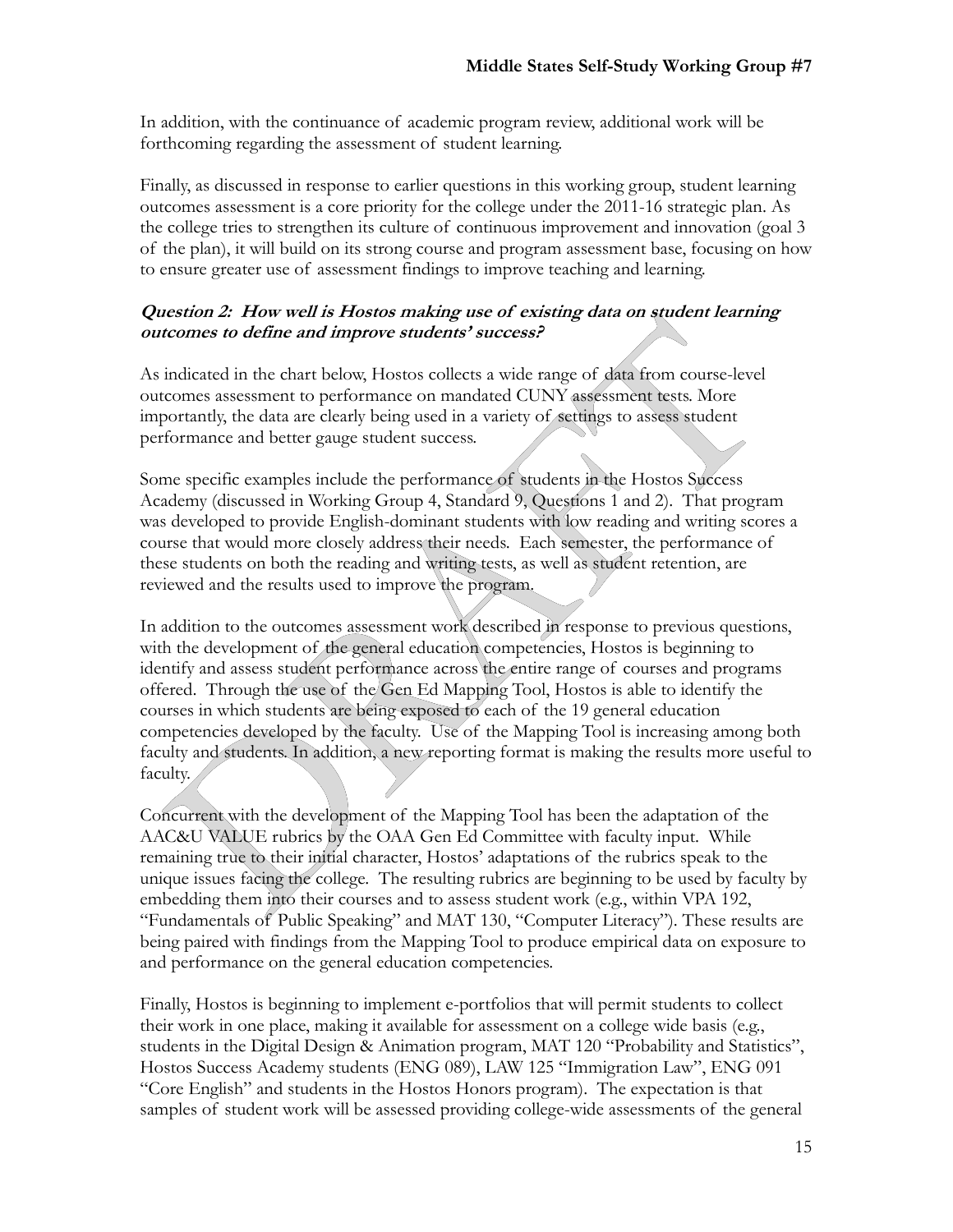education competencies. Results from these analyses will provide aggregated indications of student performance and success.

These and additional examples of use of data to improve student success are included in Table 14.3 below.

| Data/Method                                                        | <b>Frequency of Data</b><br><b>Collection</b>                                                                                                                                   | <b>Type of Data</b><br><b>Collected</b>                                                                                                                                                  | <b>Uses of Collected</b><br>Data                                                                                         | <b>Outcome Examples</b>                                                                                                                   |
|--------------------------------------------------------------------|---------------------------------------------------------------------------------------------------------------------------------------------------------------------------------|------------------------------------------------------------------------------------------------------------------------------------------------------------------------------------------|--------------------------------------------------------------------------------------------------------------------------|-------------------------------------------------------------------------------------------------------------------------------------------|
| <b>Skills Test</b><br><b>Results</b>                               | Initial placement for<br>entering students; exit<br>testing for students<br>completing<br>remedial/development<br>courses; exit testing for<br>students completing<br>workshops | Total test scores, sub-<br>scores, as available<br>and percent passing.<br>Data are provided for<br>total group and<br>relevant subgroups<br>(e.g., by program,<br>course section, etc.) | Placement in initial<br>course sequences;<br>curriculum review and Hostos Success<br>development;<br>workshop scheduling | Increased number of<br>workshops; creation of<br>Academy and<br>Freshman Blocks to<br>better work with<br>students in remedial<br>courses |
| <b>CPE Results</b><br>(until<br>discontinued in<br>Fall 2010)      | 4 times a year                                                                                                                                                                  | Total test and sub<br>scores; analyses by<br>various subgroups and<br>independent variables<br>(e.g., GPA, remedial<br>background, etc.)                                                 | Curriculum<br>Development to<br>infuse CPE-like<br>assignments in<br>courses; workshop<br>curriculum                     | Increased use of<br>reading and writing<br>assignments in<br>classrooms across<br>disciplines.                                            |
| General<br>Education<br><b>Mapping Tool</b>                        | End of each semester                                                                                                                                                            | Exposure to Gen Ed<br>competencies                                                                                                                                                       | Initial reports being<br>provided to faculty.                                                                            | Development of Gen<br>Ed syllabus<br>Infusion of Gen Ed<br>competencies<br>Increased awareness of<br>Gen Ed                               |
| e-Portfolios                                                       | Initial implementation in Assessment of artifacts Assessment of Gen<br>Spring 2011                                                                                              | using rubrics                                                                                                                                                                            | Ed competencies in<br>individual courses.<br>Results to be related<br>to data from Gen Ed<br><b>Mapping Tool</b>         | None at this time due to<br>recent initial<br>implementation of e-<br>portfolios.                                                         |
| Outcomes<br>assessment in<br>individual<br>Courses and<br>programs | Each semester, and<br>ongoing                                                                                                                                                   | Student generated<br>materials: exams,<br>essays, presentations,<br>etc.                                                                                                                 | Changes in<br>pedagogical<br>approaches and/or<br>resources; changes<br>in grading practices;<br>assignments, etc.       | Increased student<br>achievement and<br>success in courses in<br>succeeding terms                                                         |
| Academic<br>Program<br>Reviews<br>(ENG & EDU)                      | 5-year schedule for<br>College program-<br>reviews (2007)                                                                                                                       | Program- specific<br>learning outcomes                                                                                                                                                   | Improve course<br>offerings and content; Integrity and                                                                   | Improved pass-rate<br>improvement of<br>academic programs                                                                                 |
| Degree-<br>granting<br>programs                                    | Assessment by outside Achievements based<br>agencies of license-<br>eligible programs                                                                                           | on strategic plans<br>Student achievement                                                                                                                                                | Program<br>accreditation<br>Improve SLOs                                                                                 | Devise and implement<br>an action plan for an<br>improvement of student<br>success<br>Course changes                                      |
| <b>Writing Across</b><br>the Curriculum                            | End of each semester                                                                                                                                                            | Questionnaires;<br>writing-fellow                                                                                                                                                        | Assessment of<br>student perceptions                                                                                     | Implement Writing-<br>Intensive courses;                                                                                                  |

|  | Table 14.3: Snapshot of Data Used to Improve Student Success |  |  |  |  |
|--|--------------------------------------------------------------|--|--|--|--|
|  |                                                              |  |  |  |  |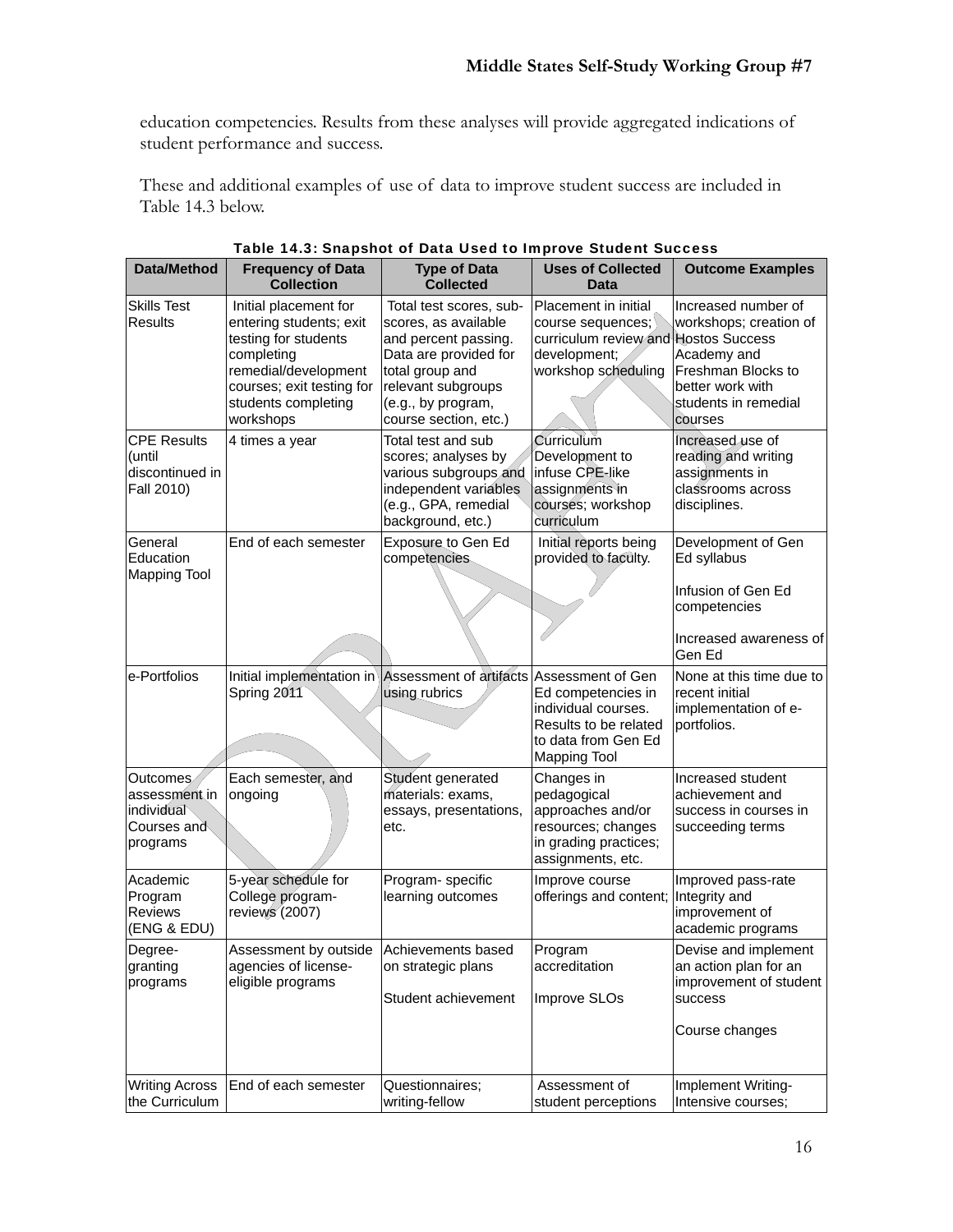| (WAC) | lassessments: CPE |         | and benefits of WAC   cross-content writing |
|-------|-------------------|---------|---------------------------------------------|
|       | <b>Scores</b>     | courses | and reading                                 |

**Question 3: To what extent is Hostos able to demonstrate that the procedures and processes currently used to assess student learning are appropriate and aligned with the goals and objectives of courses, programs, and the college mission?** 

Each department, unit, and program has developed a mission statement that is consistent with the college's mission. In addition, almost every degree program has developed program level SLOs that are consistent with their mission statement. The exceptions are the new degree programs (e.g., Criminal Justice, Digital Design & Animation, and Digital Music), which are currently working on their program SLOs.

As much of the data are gathered by faculty, an institutional strength is the available website. There are over 13 downloadable forms to guide faculty with PowerPoint presentations, publications in the field, and specific forms to use during assessment.

The Office of Institutional Research has been and continues to be central to guiding faculty through the process and procedures, as well as providing training and feedback for faculty as they work on course and program assessment. The documents and procedures that have been created through that office are continually revised based on faculty feedback assure that student-learning outcomes are appropriate and aligned with the goals and objectives of courses, programs, and the college mission. Table 14.4 below shows how some of the specific procedures used to assess student learning outcomes are related to the college's mission.

|                  |               |                  |                                | r rucedures and ripocesses Angli with the conege mission | Socio-          |                                    |
|------------------|---------------|------------------|--------------------------------|----------------------------------------------------------|-----------------|------------------------------------|
| Procedures/      |               |                  | <b>English/Math</b><br>Skills- | <b>Intellectual</b>                                      | economic        | <b>Community</b><br><b>Service</b> |
| <b>Processes</b> | <b>Access</b> | <b>Diversity</b> | <b>Development</b>             | Growth                                                   | <b>Mobility</b> |                                    |
| Professional     |               |                  | On-going                       | Gen-Ed efforts on                                        |                 |                                    |
| Development      |               |                  | training for                   | critical-thinking                                        |                 |                                    |
| Around           |               |                  | faculty on                     | skills and rubrics                                       |                 |                                    |
| Assessment       |               |                  | <b>CUNY skills</b>             |                                                          |                 |                                    |
|                  |               |                  | tests                          |                                                          |                 |                                    |
| Course           |               |                  | Course                         | Course                                                   |                 | Assessed as                        |
| Assessment       |               |                  | assessment to                  | assessment using                                         |                 | part of a                          |
| <b>Matrix</b>    |               |                  | ensure                         | SLO <sub>s</sub> to ensure                               |                 | component                          |
|                  |               |                  | students are                   | students learn                                           |                 | within a course/                   |
|                  |               |                  | learning                       | what is taught                                           |                 | program                            |
| Program          |               |                  |                                | <b>Ensures students</b>                                  | Ensures         |                                    |
| Map              |               |                  |                                | learn what is                                            | students are    |                                    |
|                  |               |                  |                                | needed by                                                | learning what   |                                    |
|                  |               |                  |                                | completion of                                            | they need to    |                                    |
|                  |               |                  |                                | program; Gen-Ed                                          | obtain          |                                    |
|                  |               |                  |                                | mapping tool                                             | employment      |                                    |
| On-line          | Record        |                  |                                |                                                          |                 |                                    |
| Resources        | available     |                  |                                |                                                          |                 |                                    |
|                  | online for    |                  |                                |                                                          |                 |                                    |
|                  | student       |                  |                                |                                                          |                 |                                    |
|                  | access        |                  |                                |                                                          |                 |                                    |
| Data-            |               | Assesses         |                                |                                                          | Graduation      |                                    |
| Analysis         |               | that the         |                                |                                                          | rates:          |                                    |
| <b>Resources</b> |               | needs of         |                                |                                                          | Career-         |                                    |

#### Table 14.4: Snapshot of How Student-Learning Procedures and Processes Align with the College Mission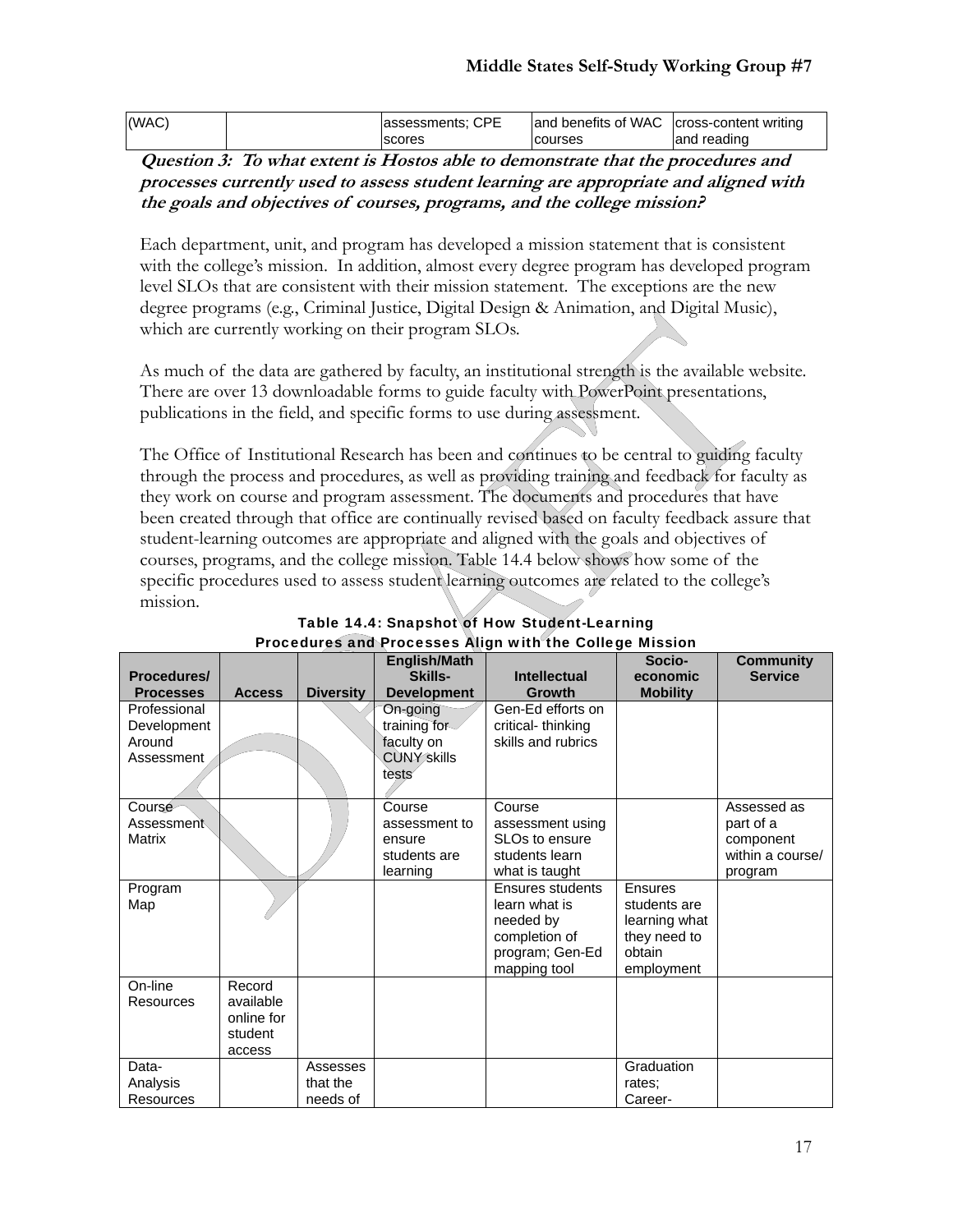| all      |  | Services    |  |
|----------|--|-------------|--|
| students |  | surveys and |  |
| are met  |  | analyses    |  |

**Question 4: How does Hostos gather information on student use of technology? What is the impact of technology on student learning at the college and how is the college using that information?**

*A. Hostos gathers information about student use of technology from a variety of sources.* 

Information about student use of technology is obtained from several streams of data gathering. Depending on how and where student technology use occurs, data are obtained from different sources. Below is a summary of each of the sources:

- CUNY OIRA Student Experience Survey (SES): conducted every two years, this survey samples students from all of the CUNY colleges. One section of the SES deals specifically with student use of technology. Questions posed include the type(s) of technology regularly used by the students, the kind of off-campus internet access the student has, and the frequency with which the student uses campus provided technology (e.g., Blackboard, on-line library services, registration, campus e-mail, computer labs, wireless internet, etc.). Because the survey is CUNY-wide, responses by Hostos students can be compared to other CUNY community colleges, as well as to entire university. The SES results are available on the QIRA website  $(D^*)$ .
- Library Workshops: The Hostos Library conducts numerous workshops on information literacy, database searching, plagiarism, and finding articles, as well as specific workshops for individual courses. Following each of these workshops, the students complete an online survey asking their opinions about the workshop and what they learned.
- Office of Education Technology (EdTech), formerly the Office of Instructional Technology (OIT): EdTech conducts workshops for both students and faculty throughout the academic year. There are separate student workshops for Blackboard, MS Word, Excel, and PowerPoint, Using Hostos E-mail and the Internet, as well as specific workshops for individual courses. At the conclusion of each workshop, students are requested to complete a brief survey about their workshop experience. The responses are posted on the Hostos website (D \*).
- Academic Computing Center (ACC): Each semester, the ACC requests that students complete an online survey. The survey asks students to provide their opinions about the quality and availability of the services (including tutoring), the quality of the facilities and hardware, the usefulness of the available software, and a range of other issues. Responses are tabulated and posted on the Hostos website  $(D^*)$ .

Overall, while some of the data are used to assess student learning and services provided, this tends to be focused on specific topics, issues or initiatives. The overall conclusion of the faculty fact-finding, as reflected in the chart in Appendix 14.2, is that there is little evidence available to demonstrate the impact of technology on student learning. More work needs to be done in terms of faculty development, data collection and evaluation of student learning

*B. The impact of technology services is assessed and findings from these assessments are used to improve services.*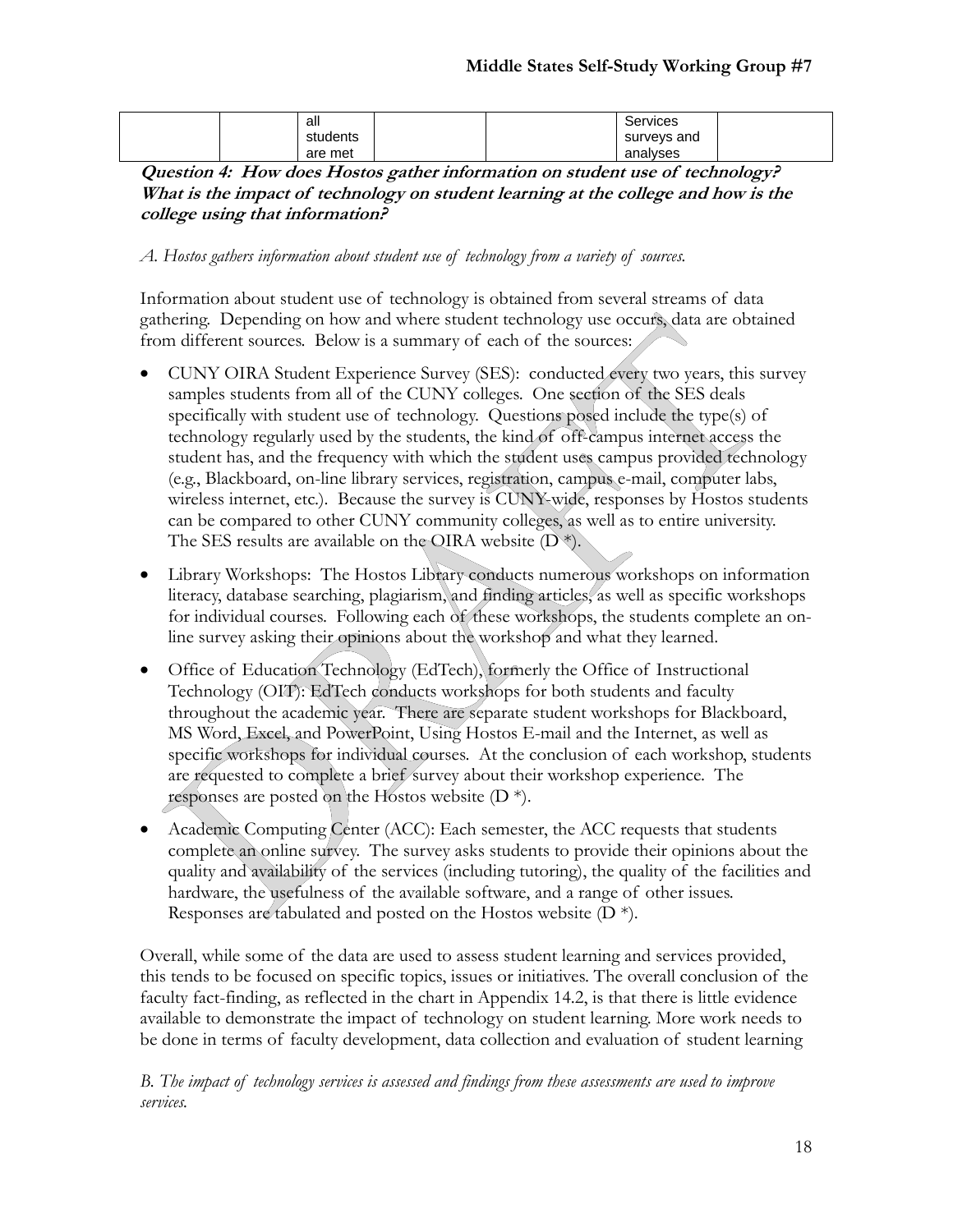As noted in Appendix 14.3, the impact of technology has been assessed in several areas at Hostos. The first area concerns the grades and retention of students in on-line and hybrid courses as compared to the same courses taught without any technological enhancement. These results have shown that students in many technologically enhanced courses (and sections of courses) have higher grades and are more likely to complete the course than students in the non-enhanced courses or sections.

The second area concerns the impact of the Library workshops on students. An unpublished study conducted by the Library, in conjunction with OIR, found that students who had participated in the Library workshops had higher GPAs and higher rates of persistence than students who had not participated in the workshops. Further, since the students included in the student were all in ENG 091 (remedial writing), it was found that the students in sections requiring participation in the Library workshops had a higher pass rate on the CUNY writing test than students in sections that did not require such participation.

Finally, as noted above, both EdTech and ACC conduct surveys of students participating in their workshops or using their services. Units to improve the services and the quality of their workshops use the results of these surveys, along with the Library survey results. The results are also used, in part, to determine if additional topics or issues should be included in the existing workshops or if new workshops should be developed.

### **Relationship to Other Standards**

Analysis of the strength of Hostos' assessment of student learning efforts connects to analysis across many other standards. However, the questions here relate most directly to the following other working group standards and questions.

| Working |                              |             |
|---------|------------------------------|-------------|
| Group   | Standard                     | Question(s) |
|         | 9 – Student Support Services |             |
|         | $10 -$ Faculty               |             |
|         | 11 – Educational Offerings   |             |

## **Recommendations**

- 1. Continue to expand and systematize the use of student learning outcomes assessment.
- 2. Increase and expand faculty training on the use of outcomes assessment to further improve teaching and learning.
- 3. Incorporate data from SLOs and other sources into curriculum development and classroom practice to better ensure successful student performance.
- 4. Encourage faculty to incorporate Gen Ed competencies into courses and outcomes assessment methods to improve teaching and learning, particularly in multi-section courses.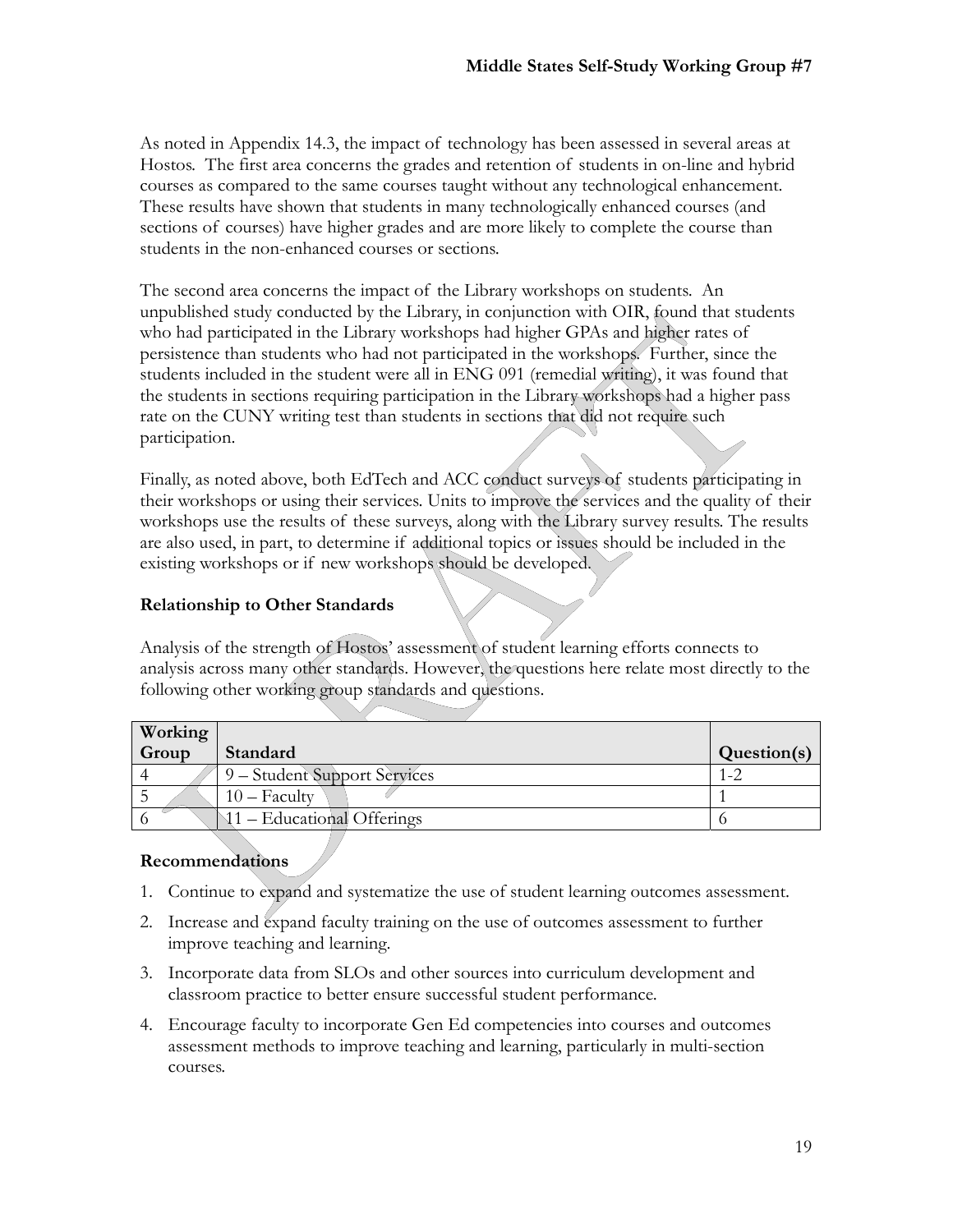- 5. Periodically review the alignment of assessment procedures and processes with the college mission.
- 6. Develop and implement a comprehensive assessment of the impact of technology on student learning, including clear indications as to how the results will be used.
- 7. Develop benchmarks against which student performance can be better assessed, especially for ESL and remedial/developmental students.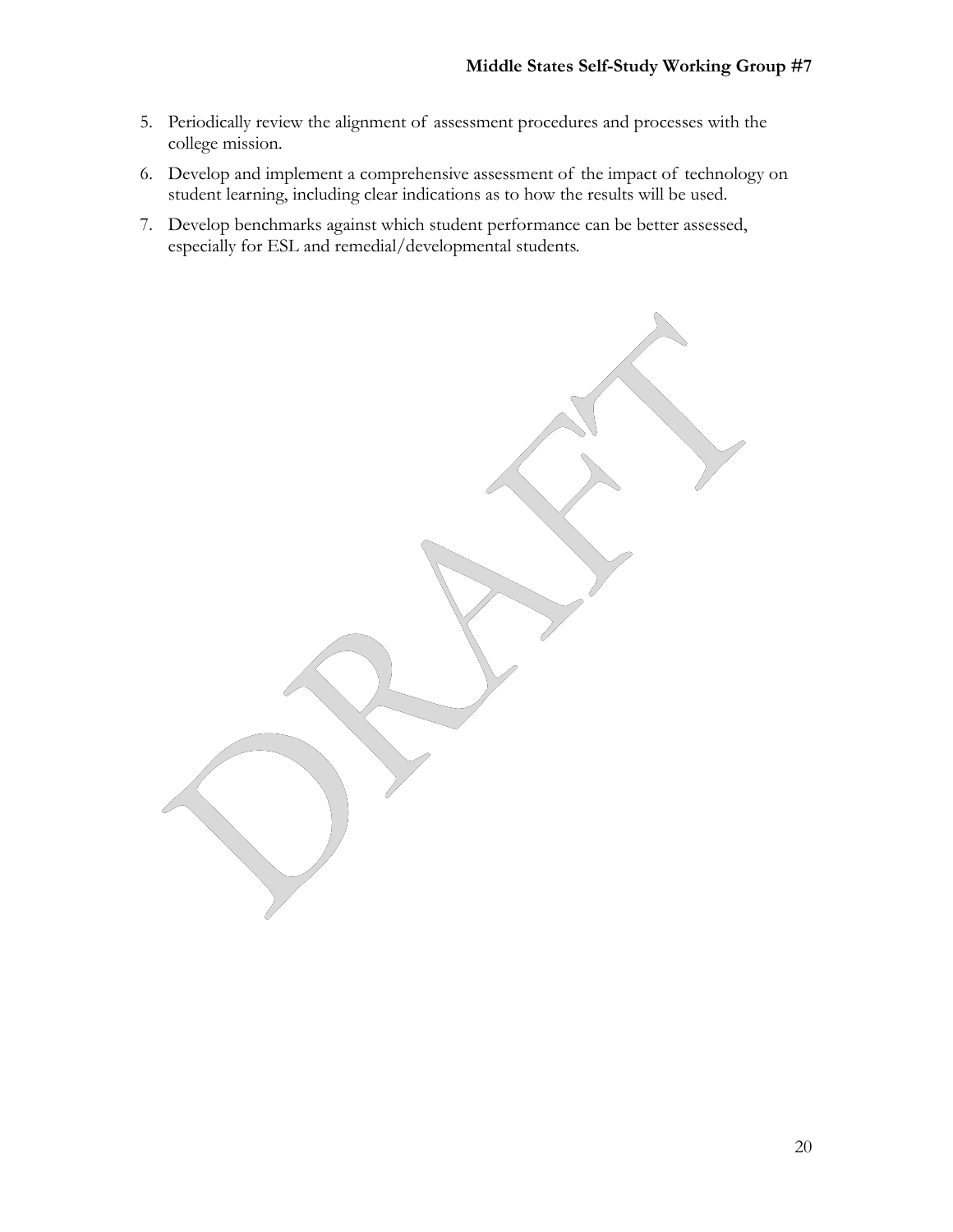# **Appendix 7.1 – Analysis on Creating a Culture of Assessment**

## **Comparative Analysis with Middaugh's Criteria/Standards**

| Developing a Culture of Assessment - Middaugh's Criteria/Standards               |                                                                                                                                                                                                                                |                                                                                                                                                                                                      |                                                                                                |  |  |
|----------------------------------------------------------------------------------|--------------------------------------------------------------------------------------------------------------------------------------------------------------------------------------------------------------------------------|------------------------------------------------------------------------------------------------------------------------------------------------------------------------------------------------------|------------------------------------------------------------------------------------------------|--|--|
| Characteristics of<br><b>Effective</b><br><b>Assessment</b><br><b>Approaches</b> | <b>Assessment Relative to</b><br><b>Standard 7</b>                                                                                                                                                                             | <b>Assessment Relative</b><br>to Standard 14                                                                                                                                                         | <b>Areas for Improvement</b>                                                                   |  |  |
| Useful                                                                           | Regular assessment of<br>institutional effectiveness<br>issues provided to<br>administration; divisional and<br>departmental analyses<br>provided                                                                              | Assessments have<br>provided impetus to<br>change numerous<br>courses                                                                                                                                | Document and celebrate<br>results and changes made<br>to courses and programs                  |  |  |
| Cost-effective                                                                   | All assessments are<br>conducted by OIR and do not<br>require any substantial<br>support from other campus<br>offices. With the exception of<br>the CCSSE administration,<br>no 'additional cost' activities<br>are conducted. | OIR staff work with<br>faculty to embed<br>assessments into<br>course work.<br>minimizing the<br>'intrusion' of<br>assessment. OIR staff<br>provides technical<br>support (including data<br>entry). | Improve/increase faculty's<br>ability to conduct<br>assessments                                |  |  |
| Reasonably-<br>accurate and<br>truthful                                          | OIR staff strive to ensure<br>results provided are accurate<br>and address the issue(s) of<br>concern                                                                                                                          | OIR staff work with<br>faculty to assess SLOs<br>and ensure the<br>integrity of the results                                                                                                          | Publish results of<br>assessments and APRs on<br>line and solicit comments                     |  |  |
| Planned                                                                          | Annual schedule of specific<br>assessments (e.g., PMP),<br>along with ad hoc analyses<br>related to specific issues or<br>initiatives.                                                                                         | Schedule of<br>departments<br>participating in course<br>and program<br>assessments.<br>Schedule for APR                                                                                             | Make assessment a more<br>central focus of all planning<br>documents prepared by<br>divisions. |  |  |
| Organized,<br>systematized, and<br>sustained                                     | Analyses and presentations<br>occur on a regular basis<br>throughout the academic<br>year. Information is provided<br>to coincide with PMP<br>reporting requirements,<br>budgetary and registration<br>cycles, etc.            | OIR staff work with<br>departments to sustain<br>assessment work,<br>providing technical<br>support and guidance,<br>as well as<br>interpretation of results                                         | Publish annual plans,<br>activities, and results of<br>assessment.                             |  |  |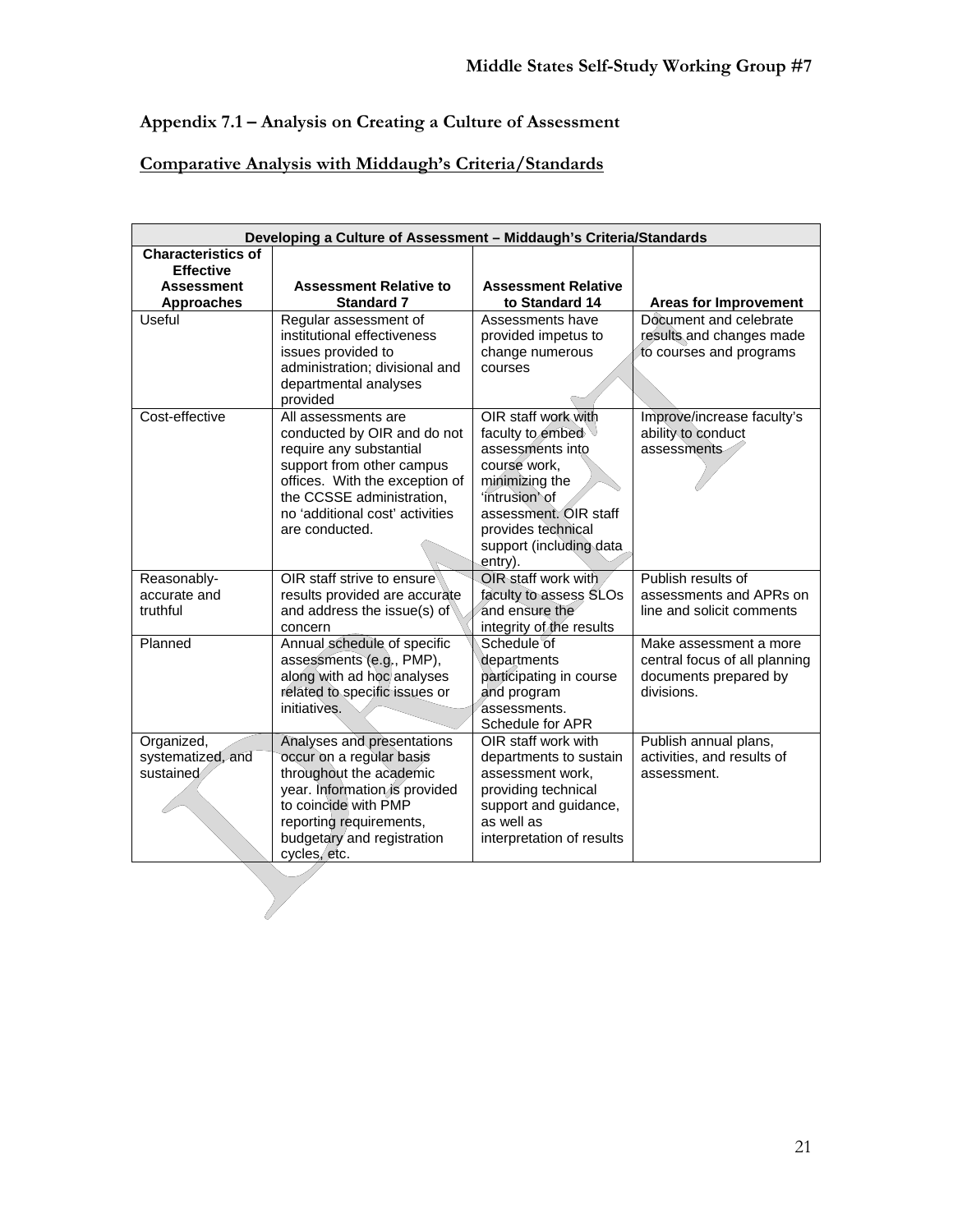#### **Comparative Analysis with Weiner Standards**

The analysis on the creation of a culture of assessment shows that Hostos is moving in the right direction in all areas. Weiner (2009) posits 15 elements to be considered when determining the extent to which a culture of assessment permeates an institution. Below is a summary statement on how Hostos is progressing in these aspects of assessment, drawing on data gathered from sources cited in the body of the document.

- Clear general education goals: Hostos has developed the Gen. Ed. Mapping Project to focus attention on general education goals and these have permeated the academic affairs assessment process as detailed in Standard 14 responses. Wider dissemination of the Gen. Ed Mapping Tool to students is an objective in the College PMP for the current year.
- Common use of assessment-related terms: The College does not have an explicit glossary of terms that are commonly understood. However, the Outcomes Assessment Plan (2003) does provide a definition of assessment and explains the different levels of assessment. Clarity and uniformity of terminology would be beneficial to the College and is currently lacking.
- Faculty ownership of assessment programs: The assessment process in Academic Affairs is led by faculty in the form of the Academic Program Review and Assessment Committee. OIR provides essential support and coordination of all the assessment processes in OAA.
- Ongoing professional development: This is a priority at Hostos and assessment is one element of that process. However, Hostos could increase professional development for all staff in specific assessment related skills and competencies.
- Administrative encouragement of assessment: The President of Hostos has declared 2010 as the year of Assessment and not just because of the Middle States process. The College has made a significant commitment to assessment by signing on for the Foundations of Excellence self-study for both the first year experience and transfer process.
- Practical assessment plans: Hostos has not yet developed a truly sustainable and comprehensive assessment plan that is cost-effective and achievable, within the current resources. The College produced a very ambitious assessment plan for Academic Affairs after the last Middle States review and was successful in terms of developing the infrastructure for assessment but the implementation has lagged somewhat behind the objectives set. Assessment plans for the other divisions are implemented on a decentralized basis but the process of alignment and integration is in progress.
- Systematic assessment: Processes of systematic assessment are in place throughout the College with varying levels of implementation. The college needs a period of sustained attention to assessment in order to institutionalize these processes.
- Setting student-learning outcomes for all courses and programs: The College has established a process and a goal for this. More follow through is needed at the departmental level to increase implementation of the process. A systematic and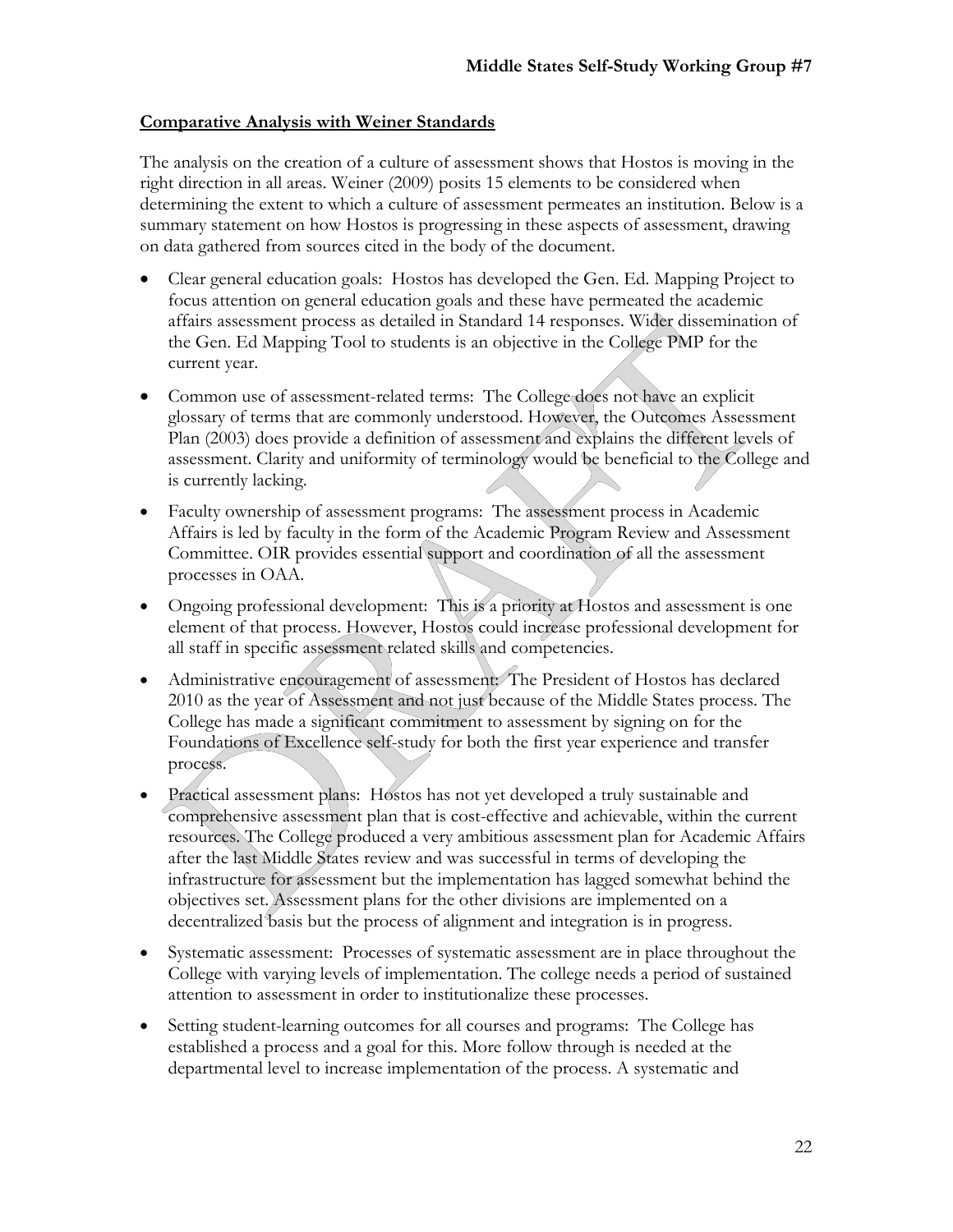transparent process to inventory and record which courses have completed the process would be beneficial.

- Comprehensive program review: The College has a systematic process in place but the rate of program review needs to increase to strengthen and revitalize the academic offerings of the College. Allied health and education programs are subject to additional external review. It would be helpful to have the outcome of these processes readily accessible online.
- Assessment of co-curricular activities: Most co-curricular activities are not systematically assessed and tracked for outcomes but progress in this area has been made. Professional development and a uniform process of evaluation and data collection are required.
- Assessment of overall institutional effectiveness: The Hostos OIR and CUNY OIR produce regular reports on the key institutional effectiveness indicators. These track progress over time and provide comparisons within the university. Hostos is effective in this area but could strengthen the capacity of the OIR office to provide greater support for college-wide assessment efforts.
- Informational forums about assessment: The process of informing faculty and staff about assessment outcomes usually happens within the academic department or unit meetings. Although the President makes a presentation regarding key indicators each semester at the Stated Meeting of the College and open informational forums have taken place in conjunction with the Middle States process, this is an area that could be strengthened.
- Inclusion of assessment in plans and budgets: The CUNY Compact budget process requires that objectives, financial planning, budget allocations and an assessment of outcomes be aligned. However, academic and student services assessment data are not systematically used in the planning and budget process. This is an area of focus for the College's new strategic plan.
- Celebration of successes: Hostos has well established processes for celebrating the achievements of the College as a whole and of notable individuals within the Divisions. However, more could be done to promulgate these achievements and to make them more visible to the college community.
- Responsiveness to proposals for new endeavors related to assessment: The College still has a way to go in terms of a systematic process of evaluating new ideas from the perspective of how we would assess the effectiveness of a new program. Some experience was gained in this area as part of our Title V initiative but is not yet a pervasive institutional mindset. In summary, the institutional capacity for innovation, grant writing, assessment of proposals and ongoing program evaluation needs to be strengthened.

Weiner, W.F. (2009). Establishing a culture of assessment: Fifteen elements of assessment success—How many does your campus have? A.A.U.P. *Academe Online*, May-June 2009*.* Retrieved March 1, 2011, from http://www.aaup.org/AAUP/pubsres/academe/2009/JA/Feat/wein.htm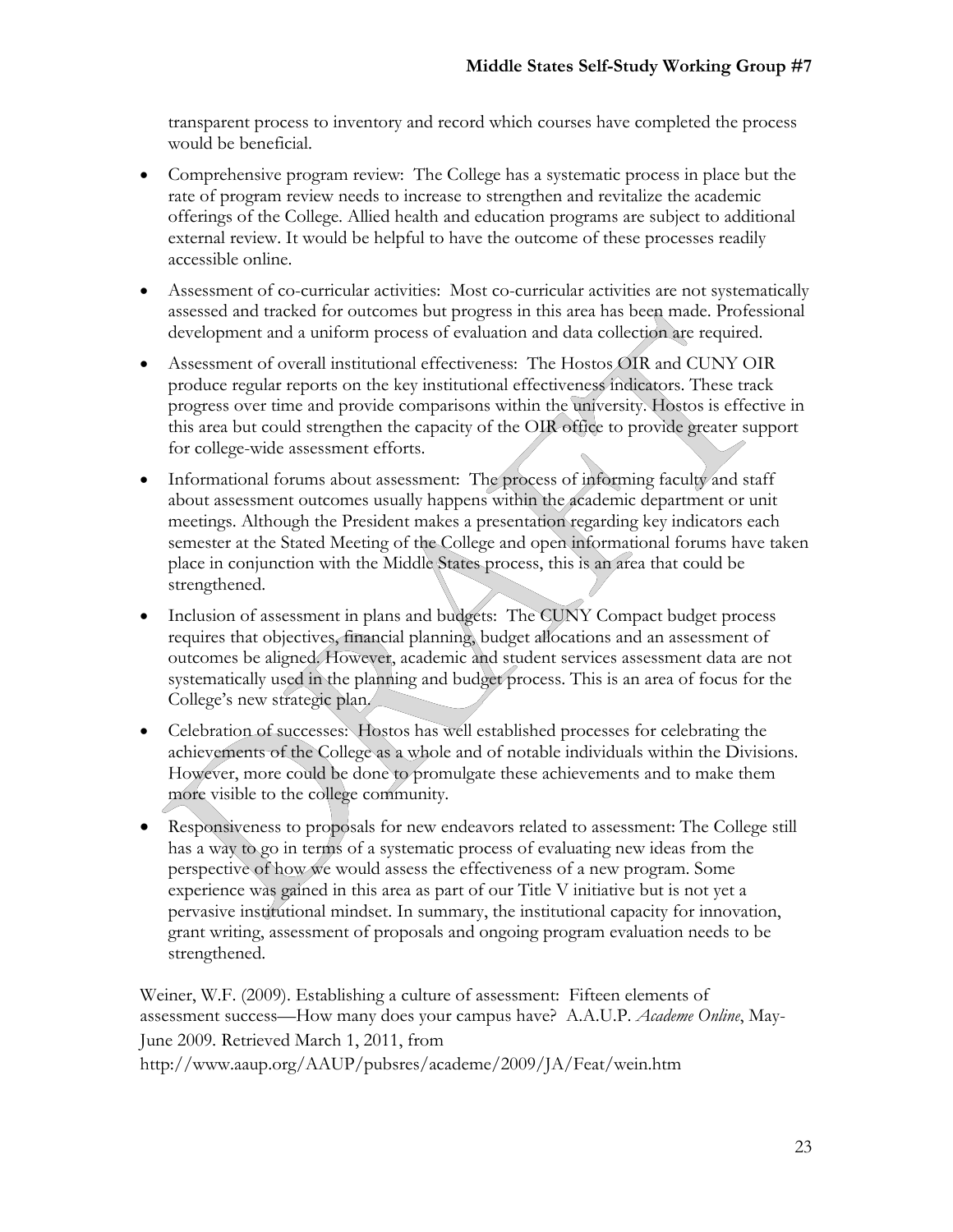| Appendix 14.1: Courses Undergone Outcomes Assessment |  |  |
|------------------------------------------------------|--|--|
|                                                      |  |  |

| <b>Course Name</b>                                 | <b>Year Completed</b> | Department                                      |
|----------------------------------------------------|-----------------------|-------------------------------------------------|
| Anatomy and Physiology                             | 2003                  | <b>Natural Sciences</b>                         |
| <b>Clinical Radiography III</b>                    | 2003                  | <b>Allied Health</b>                            |
| Family Law                                         | 2003                  | <b>Behavioral and Social</b><br><b>Sciences</b> |
| Field Experience In Early Childhood Education 1    | 2003                  | Education                                       |
| Introduction To Special Education                  | 2003                  | Education                                       |
| Laws and Social Change                             | 2003                  | <b>Behavioral and Social</b><br>Sciences        |
| Professional Practice Issues in Diagnostic Imaging | 2003                  | <b>Allied Health</b>                            |
| Social Studies for Young Children                  | 2003                  | Education                                       |
| <b>Clinical Nursing</b>                            | 2004                  | Allied Health                                   |
| Dental Health Education                            | 2004                  | <b>Allied Health</b>                            |
| <b>Dental Materials</b>                            | 2004                  | <b>Allied Health</b>                            |
| Dental Radiology 2                                 | 2004                  | <b>Allied Health</b>                            |
| Dental Radiology I: Basic Concepts                 | 2004                  | <b>Allied Health</b>                            |
| English                                            | 2004                  | English                                         |
| <b>Expository Writing</b>                          | 2004                  | English                                         |
| General & Oral Pathology                           | 2004                  | <b>Allied Health</b>                            |
| Introduction to Chemistry                          | 2004                  | <b>Natural Sciences</b>                         |
| Literature & Composition                           | 2004                  | English                                         |
| Mathematics                                        | 2004                  | Mathematics                                     |
| Mathematics                                        | 2004                  | Mathematics                                     |
| Nutrition                                          | 2004                  | Allied Health                                   |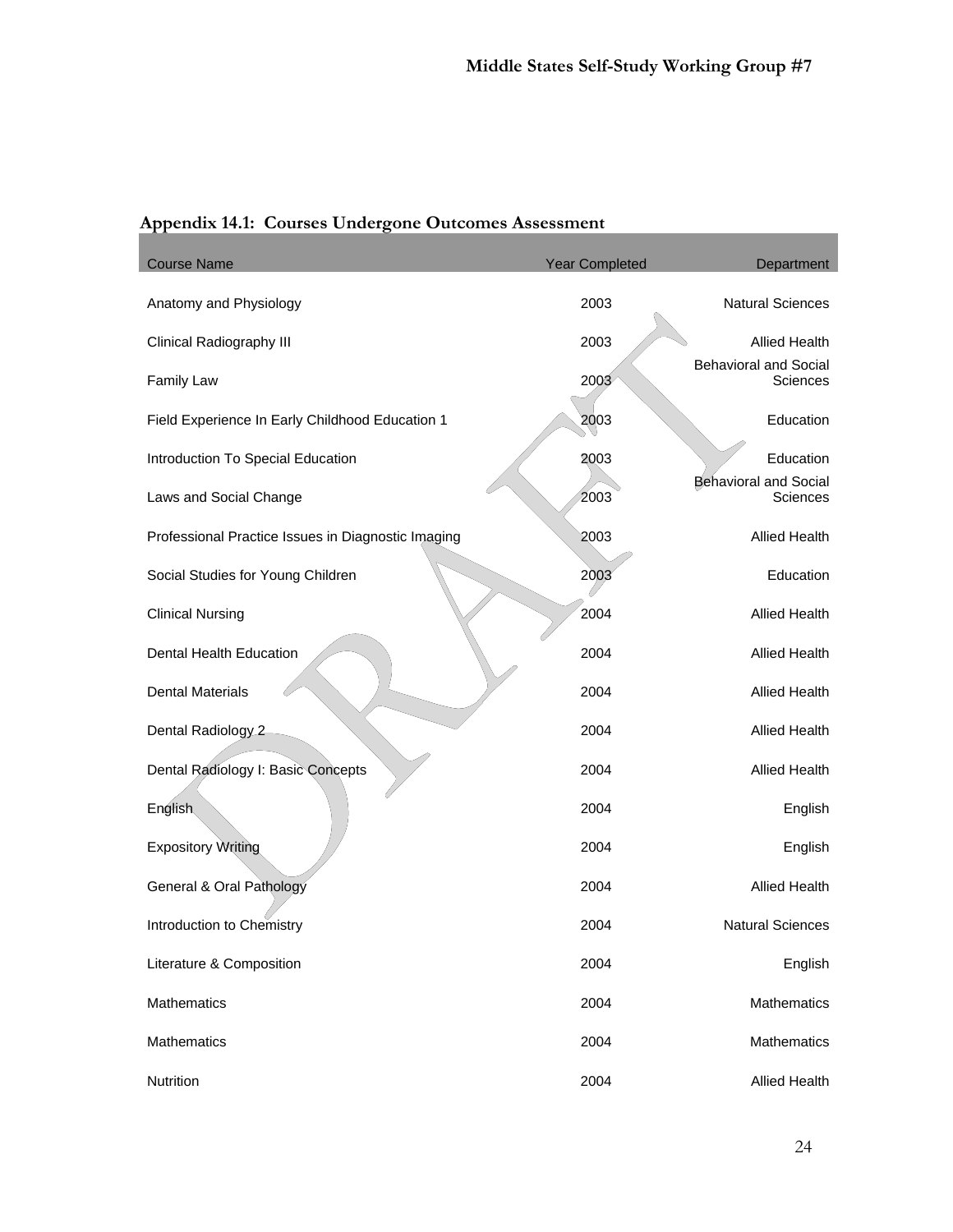| Introduction To Accounting                                   | 2005                  | <b>Business</b>                          |
|--------------------------------------------------------------|-----------------------|------------------------------------------|
| <b>Introduction To Business</b>                              | 2005                  | <b>Business</b>                          |
| <b>Course Name</b>                                           |                       |                                          |
|                                                              | <b>Year Completed</b> | Department                               |
| Introduction to Special Education                            | 2006                  | Education                                |
| <b>Beginning Swimming</b>                                    | 2006                  | Education                                |
| English                                                      | 2006                  | English                                  |
| <b>ESL In Content Areas I</b>                                | 2006                  | Language and Cognition                   |
| <b>ESL In Content Areas II</b>                               | 2006                  | Language and Cognition                   |
| <b>ESL In Content Areas III</b>                              | 2006                  | Language and Cognition                   |
| History                                                      | 2006                  | <b>Behavioral and Social</b><br>Sciences |
| Introduction to Psychology                                   | 2006                  | <b>Behavioral and Social</b><br>Sciences |
| Introduction to Sociology                                    | 2006                  | <b>Behavioral and Social</b><br>Sciences |
| <b>Nutrition</b>                                             | 2006                  | Education                                |
| <b>Parent Education</b>                                      | 2006                  | Education                                |
| Physical Education & Recreation Programs For The Aging       | 2006                  | Education                                |
| Social Studies for Young Children                            | 2006                  | Education                                |
| Yoga                                                         | 2006                  | Education                                |
| Advanced Computer Keyboarding and Document<br>Formatting     | 2007                  | <b>Business</b>                          |
| Basic Computer Keyboarding and Document Formatting           | 2007                  | <b>Business</b>                          |
| <b>Basic Spanish Composition II</b>                          | 2007                  | Humanities                               |
| Beginning Yoga                                               | 2007                  | Education                                |
| Health and the Young Child                                   | 2007                  | Education                                |
| Intermediate Computer Keyboarding and Document<br>Formatting | 2007                  | <b>Business</b>                          |
| Interpersonal Relations                                      | 2007                  | Education                                |
| Introduction to Business                                     | 2007                  | <b>Business</b>                          |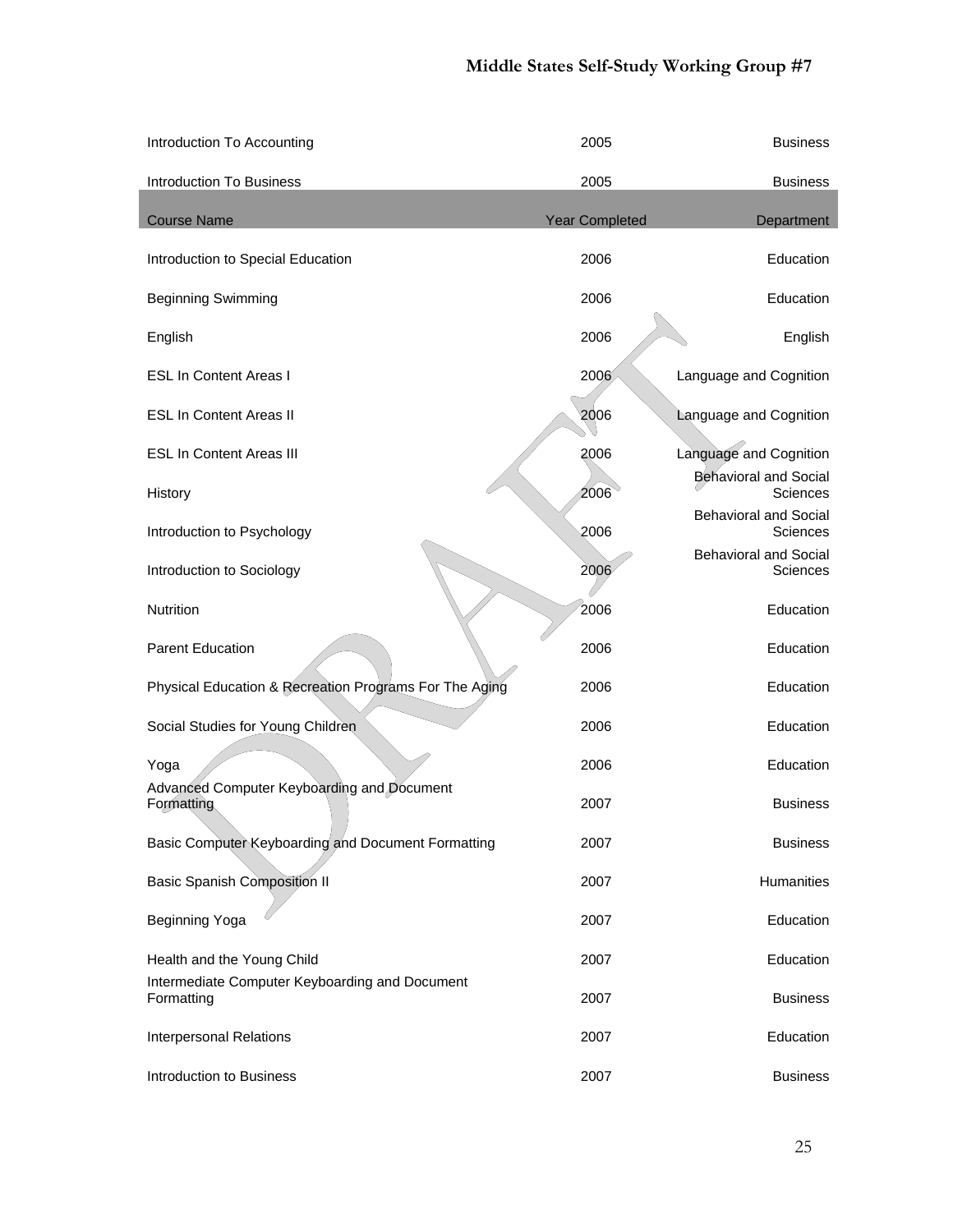| Introduction to Humanities                 | 2007                  | Humanities      |
|--------------------------------------------|-----------------------|-----------------|
| Introduction to Special Education          | 2007                  | Education       |
| <b>Course Name</b>                         | <b>Year Completed</b> | Department      |
|                                            |                       |                 |
| <b>Medical Terminology</b>                 | 2007                  | Education       |
| Music and Movement                         | 2007                  | Education       |
| Nutrition                                  | 2007                  | Education       |
| <b>Personal Physical Fitness</b>           | 2007                  | Education       |
| Science and Math for the Young Children    | 2007                  | Education       |
| <b>Business Communications</b>             | 2008                  | <b>Business</b> |
| Child Development                          | 2008                  | Education       |
| Elementary Algebra                         | 2008                  | Mathematics     |
| Field Experience in Community Health       | 2008                  | Education       |
| Language Arts for Young Children           | 2008                  | Education       |
| Language Arts in a Bilingual ECE Program   | 2008                  | Education       |
| Professional Office Management             | 2008                  | <b>Business</b> |
| <b>Beginning Karate</b>                    | 2009                  | Education       |
| Bilingual Issues in Community Health       | 2009                  | Education       |
| <b>Black &amp; Puerto Rican Dance</b>      | 2009                  | Education       |
| Contemporary Health Issues                 | 2009                  | Education       |
| Foundations of Education                   | 2009                  | Education       |
| Independent Study                          | 2009                  | Education       |
| Introduction to Community Health           | 2009                  | Education       |
| Introduction to Computer Software Packages | 2009                  | <b>Business</b> |
| Introduction to Gerontology                | 2009                  | Education       |
| Office Technology Internship               | 2009                  | <b>Business</b> |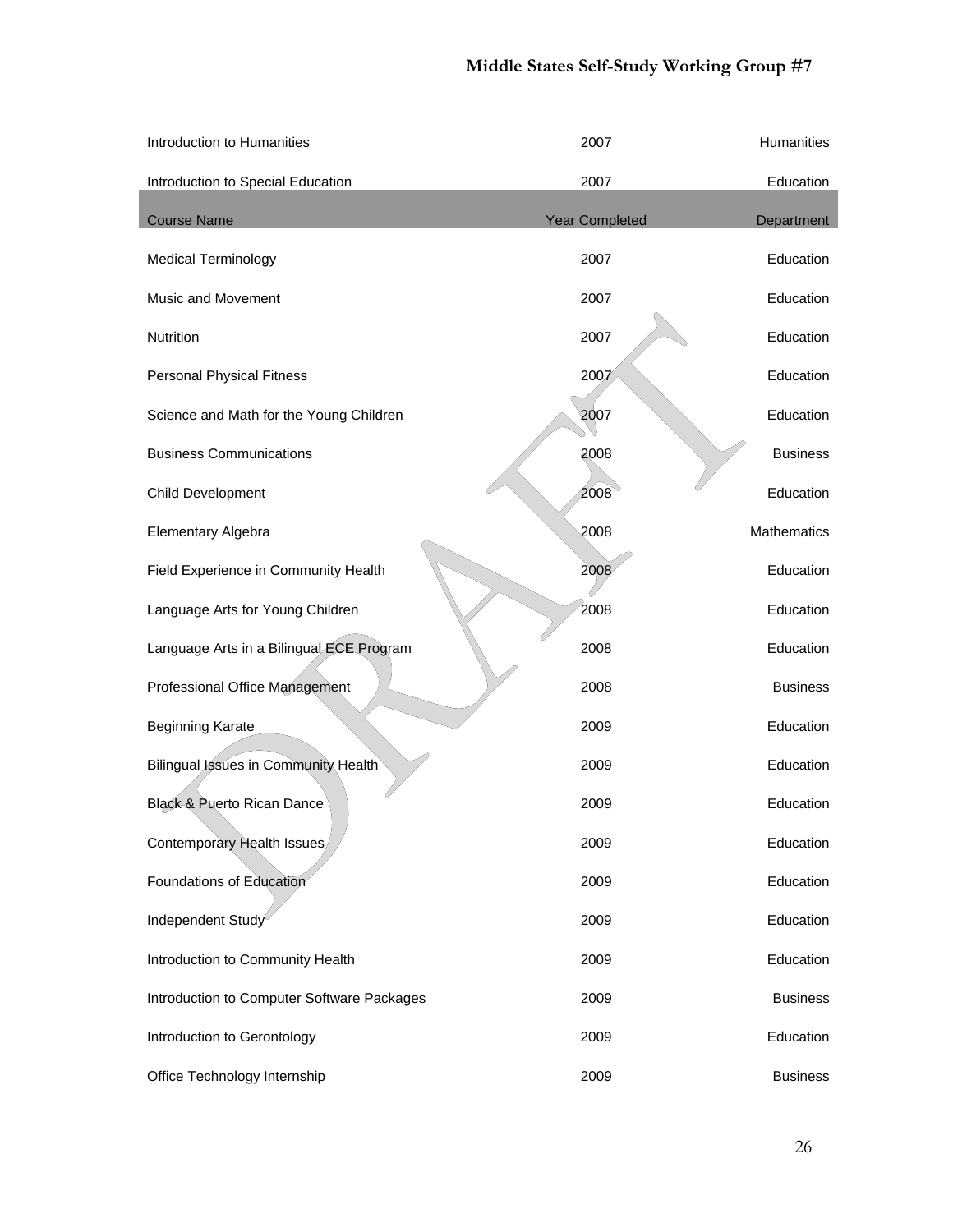| Substance Use and Abuse                                | 2009                  | Education               |
|--------------------------------------------------------|-----------------------|-------------------------|
| Weight Training & Body Development                     | 2009                  | Education               |
| <b>Course Name</b>                                     | <b>Year Completed</b> | Department              |
| Accounting I                                           | 2010                  | <b>Business</b>         |
| Accounting II                                          | 2010                  | <b>Business</b>         |
| <b>Basic Math Skills</b>                               | 2010                  | <b>Mathematics</b>      |
| <b>Creative Art</b>                                    | 2010                  | Education               |
| Creative Arts Activities for Young Children            | 2010                  | Education               |
| Elementary Algebra                                     | 2010                  | <b>Mathematics</b>      |
| Field Experience 1                                     | 2010                  | Education               |
| <b>Fitness Through Dance</b>                           | 2010                  | Education               |
| General Biology I                                      | 2010                  | <b>Natural Sciences</b> |
| General Biology II                                     | 2010                  | <b>Natural Sciences</b> |
| <b>General Chemistry I</b>                             | 2010                  | <b>Natural Sciences</b> |
| <b>General Chemistry II</b>                            | 2010                  | <b>Natural Sciences</b> |
| Health Perspectives for the Aging                      | 2010                  | Education               |
| Interpersonal Relations and Teamwork                   | 2010                  | Education               |
| Introduction to Accounting                             | 2010                  | <b>Business</b>         |
| Introduction to Public Speaking                        | 2010                  | <b>Humanities</b>       |
| Language Arts                                          | 2010                  | Education               |
| <b>Office Systems Procedures</b>                       | 2010                  | <b>Business</b>         |
| Physical Education & Recreation Programs For The Aging | 2010                  | Education               |
| Social Studies for Young Children                      | 2010                  | Education               |
| Teaching in the Multicultural Multilingual Classroom   | 2010                  | Education               |
| Transcription                                          | 2010                  | <b>Business</b>         |
| <b>Fundamentals of Public Speaking</b>                 | 2011                  | <b>Humanities</b>       |
| <b>Computer Information Systems</b>                    |                       | <b>Business</b>         |